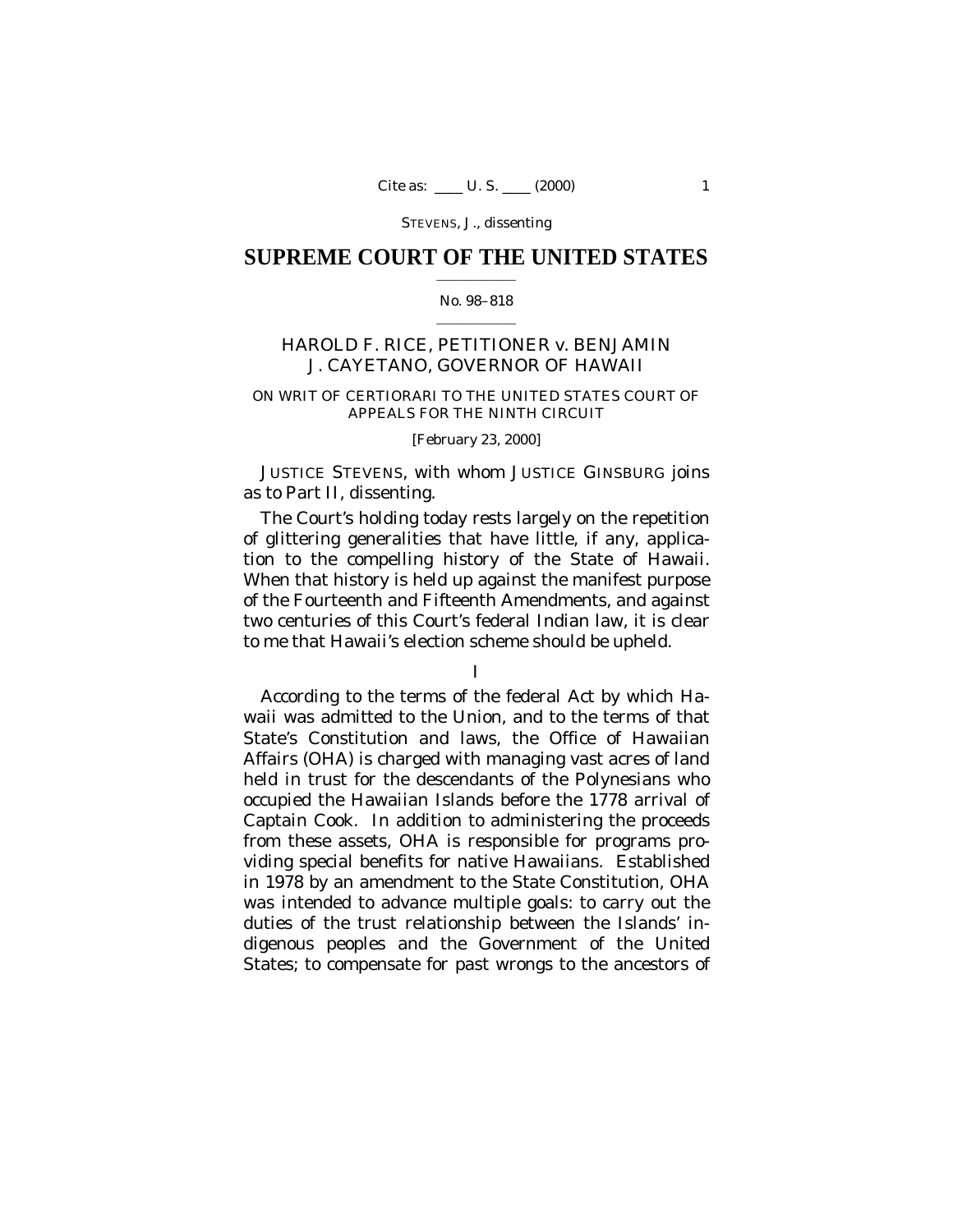these peoples; and to help preserve the distinct, indigenous culture that existed for centuries before Cook's arrival. As explained by the senior Senator from Hawaii, Senator Inouye, who is not himself a native Hawaiian but rather (like petitioner) is a member of the majority of Hawaiian voters who supported the 1978 amendments, the amendments reflect "an honest and sincere attempt on the part of the people of Hawai'i to rectify the wrongs of the past, and to put into being the mandate of our Federal government— the betterment of the conditions of Native Hawaiians."<sup>1</sup>

Today the Court concludes that Hawaii's method of electing the trustees of OHA violates the Fifteenth Amendment. In reaching that conclusion, the Court has assumed that the programs administered by OHA are valid. That assumption is surely correct. In my judgment, however, the reasons supporting the legitimacy of OHA and its programs in general undermine the basis for the Court's decision holding its trustee election provision invalid. The OHA election provision violates neither the Fourteenth Amendment nor the Fifteenth.

That conclusion is in keeping with three overlapping principles. First, the Federal Government must be, and has been, afforded wide latitude in carrying out its obligations arising from the special relationship it has with the aboriginal peoples, a category that includes the native Hawaiians, whose lands are now a part of the territory of the United States. In addition, there exists in this case

<sup>1</sup>App. E to Brief for Hawai'i Congressional Delegation as *Amicus Curiae* E–3. In a statement explaining the cultural motivation for the amendments, Senator Akaka pointed out that the "fact that the entire State of Hawai'i voted to amend the State Constitution in 1978 to establish the Office of Hawaiian Affairs is significant because it illustrates the recognition of the importance of Hawaiian culture and traditions as the foundation of the *Aloha* spirit." *Id.*, at E–5.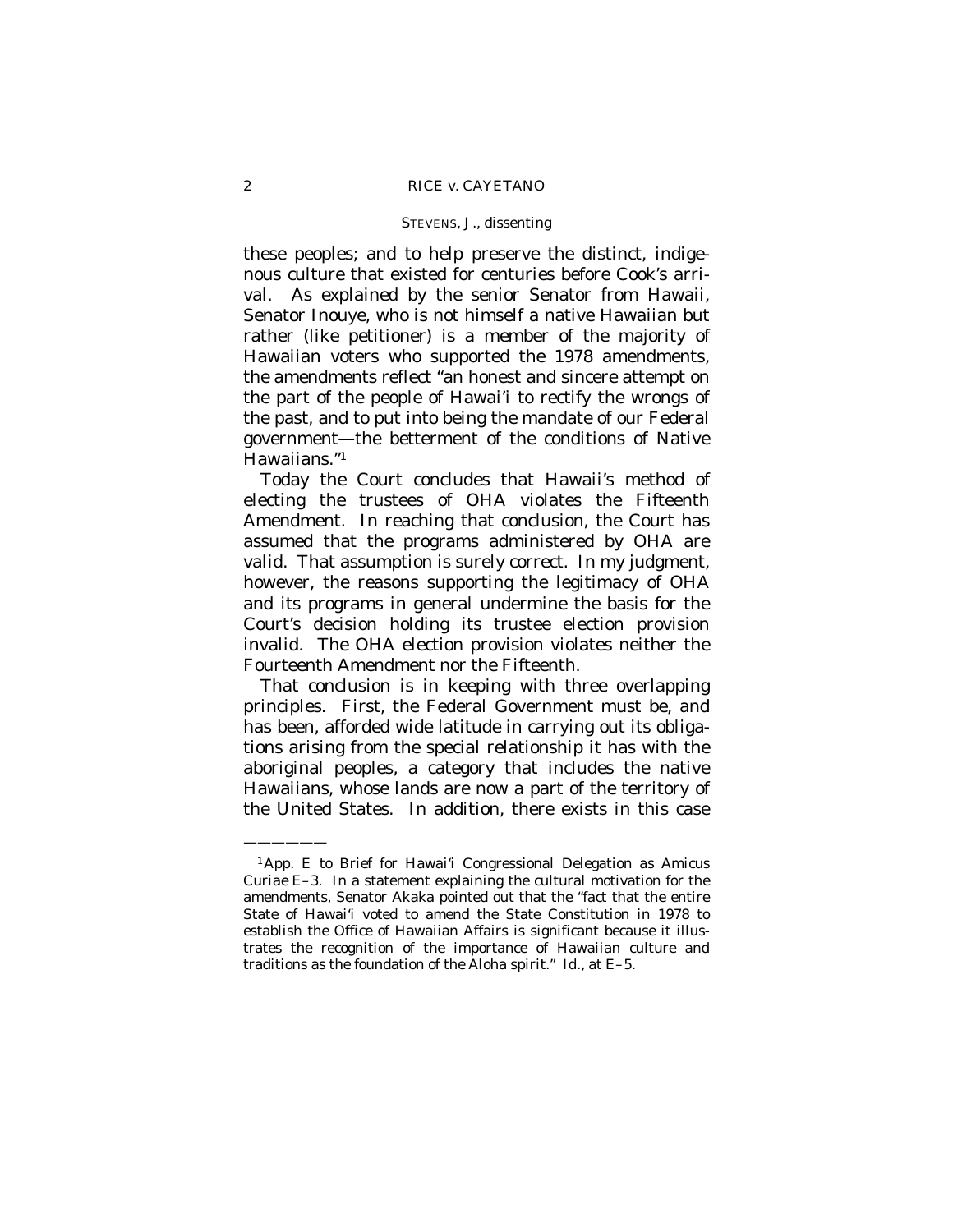the State's own fiduciary responsibility— arising from its establishment of a public trust— for administering assets granted it by the Federal Government in part for the benefit of native Hawaiians. Finally, even if one were to ignore the more than two centuries of Indian law precedent and practice on which this case follows, there is simply no invidious discrimination present in this effort to see that indigenous peoples are compensated for past wrongs, and to preserve a distinct and vibrant culture that is as much a part of this Nation's heritage as any.

II

Throughout our Nation's history, this Court has recognized both the plenary power of Congress over the affairs of native Americans<sup>2</sup> and the fiduciary character of the special federal relationship with descendants of those once sovereign peoples.<sup>3</sup> The source of the Federal Government's responsibility toward the Nation's native inhabitants, who were subject to European and then American military conquest, has been explained by this Court in the crudest terms, but they remain instructive nonetheless.

"These Indian tribes *are* the wards of the nation. They are communities *dependent* on the United States. Dependent largely for their daily food. Dependent for their political rights. . . . From their very weakness and helplessness, so largely due to the course of dealing of the Federal Government with them and the treaties in which it has been promised,

<sup>2</sup>See, *e.g.*, *Alaska* v. *Native Village of Venetie Tribal Government,* 522 U. S. 520, 531, n. 6 (1998); *United States* v. *Wheeler,* 435 U. S. 313, 319 (1978); *United States* v. *Antelope*, 430 U. S. 641, 645 (1977); *Morton* v. *Mancari,* 417 U. S. 535, 551 (1974); *Lone Wolf* v. *Hitchcock*, 187 U. S. 553, 564–565 (1903); *United States* v. *Kagama*, 118 U. S. 375 (1886).

<sup>3</sup>See, *e.g.*, *United States* v. *Sandoval*, 231 U. S. 28 (1913); *Kagama*, 118 U. S., at 384–385; *Cherokee Nation* v. *Georgia*, 5 Pet. 1 (1831).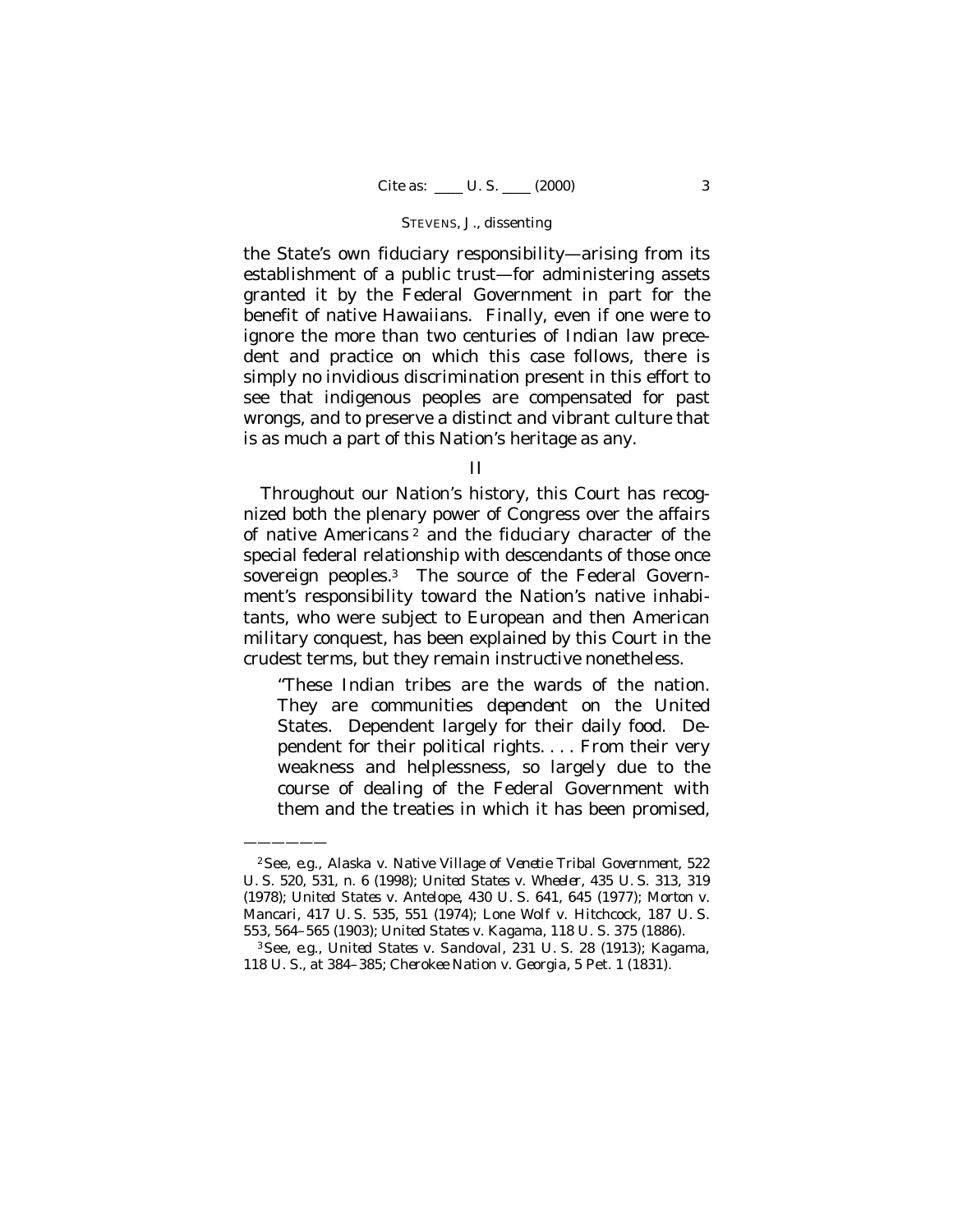there arises the duty of protection, and with it the power. This has always been recognized by the Executive, and by Congress, and by this court, whenever the question has arisen." *United States* v. *Kagama*, 118 U. S. 375, 383–384 (1886) (emphasis in original).

As our cases have consistently recognized, Congress' plenary power over these peoples has been exercised time and again to implement a federal duty to provide native peoples with special "care and protection."<sup>4</sup> With respect to the Pueblos in New Mexico, for example, "public moneys have been expended in presenting them with farming implements and utensils, and in their civilization and instruction." *United States* v. *Sandoval,* 231 U. S. 28, 40– 41 (1913). Today, the Federal Bureau of Indian Affairs (BIA) administers countless modern programs responding to comparably pragmatic concerns, including health, education, housing, and impoverishment. See Office of the Federal Register, United States Government Manual 1999/2000, pp. 311–312. Federal regulation in this area is not limited to the strictly practical but has encompassed as well the protection of cultural values; for example, the desecration of Native American graves and other sacred sites led to the passage of the Native American Graves Protection and Repatriation Act, 25 U. S. C. §3001 *et seq*.

Critically, neither the extent of Congress' sweeping power nor the character of the trust relationship with indigenous peoples has depended on the ancient racial origins of the people, the allotment of tribal lands,<sup>5</sup> the coherence or existence of tribal self-government, $6$  or the

<sup>4</sup>*Sandoval,* 231 U. S., at 45; *Kagama,* 118 U. S., at 384–385.

<sup>5</sup>See, *e.g.*, *United States* v. *Celestine*, 215 U. S. 278, 286–287 (1909).

<sup>6</sup>See *United States* v. *John*, 437 U. S. 634, 652 (1978) ("Neither the fact that the Choctaws in Mississippi are merely a remnant of a larger group of Indians, long ago removed from Mississippi, nor the fact that federal supervision over them has not been continuous, destroys the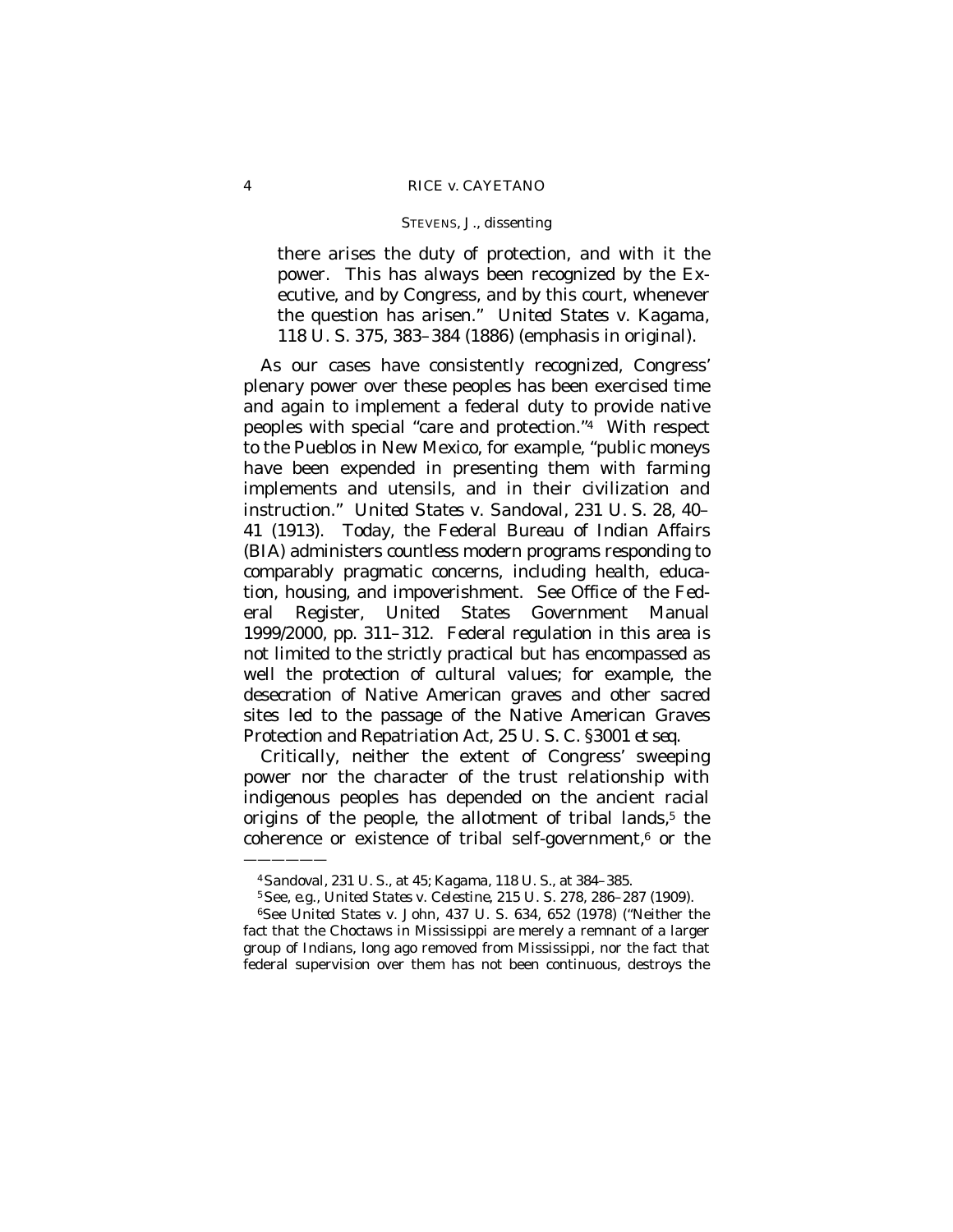varying definitions of "Indian" Congress has chosen to adopt.<sup>7</sup> Rather, when it comes to the exercise of Congress' plenary power in Indian affairs, this Court has taken account of the "numerous occasions" on which "legislation that singles out Indians for particular and special treatment" has been upheld, and has concluded that as "long as the special treatment can be tied rationally to the fulfillment of Congress' unique obligation towards the Indians, such legislative judgments will not be disturbed." *Morton* v. *Mancari,* 417 U. S. 535, 554–555 (1974).

As the history recited by the majority reveals, the grounds for recognizing the existence of federal trust power here are overwhelming. Shortly before its annexation in 1898, the Republic of Hawaii (installed by United States merchants in a revolution facilitated by the United States Government) expropriated some 1.8 million acres of land that it then ceded to the United States. In the Organic Act establishing the Territory of Hawaii, Congress provided that those lands should remain under the control of the territorial government "until otherwise provided for

——————

<sup>7</sup>See generally, Cohen's Handbook of Federal Indian Law 19–20 (1982). Compare 25 U. S. C. §479 ("The term 'Indian' as used in [this Act] shall include all persons of Indian descent who are members of any recognized Indian tribe now under Federal jurisdiction, and all persons who are descendants of such members who were, on June 1, 1934, residing within the present boundaries of any Indian reservation, and shall further include all other persons of one-half or more Indian blood. For the purposes of this Act, Eskimos and other aboriginal peoples of Alaska shall be considered Indians"), with  $$1603(c)(3)$  (Indian is any person "considered by the Secretary of the Interior to be an Indian for any purpose").

federal power to deal with them"); *Delaware Tribal Business Comm.* v. *Weeks*, 430 U. S. 73, 82, n. 14, 84–85 (1977) (whether or not federal statute providing financial benefits to descendants of Delaware Tribe included nontribal Indian beneficiaries, Congress' choice need only be "'tied rationally to the fulfillment of Congress' unique obligation toward the Indians'" (quoting *Morton* v. *Mancari*, 417 U. S., at 555)).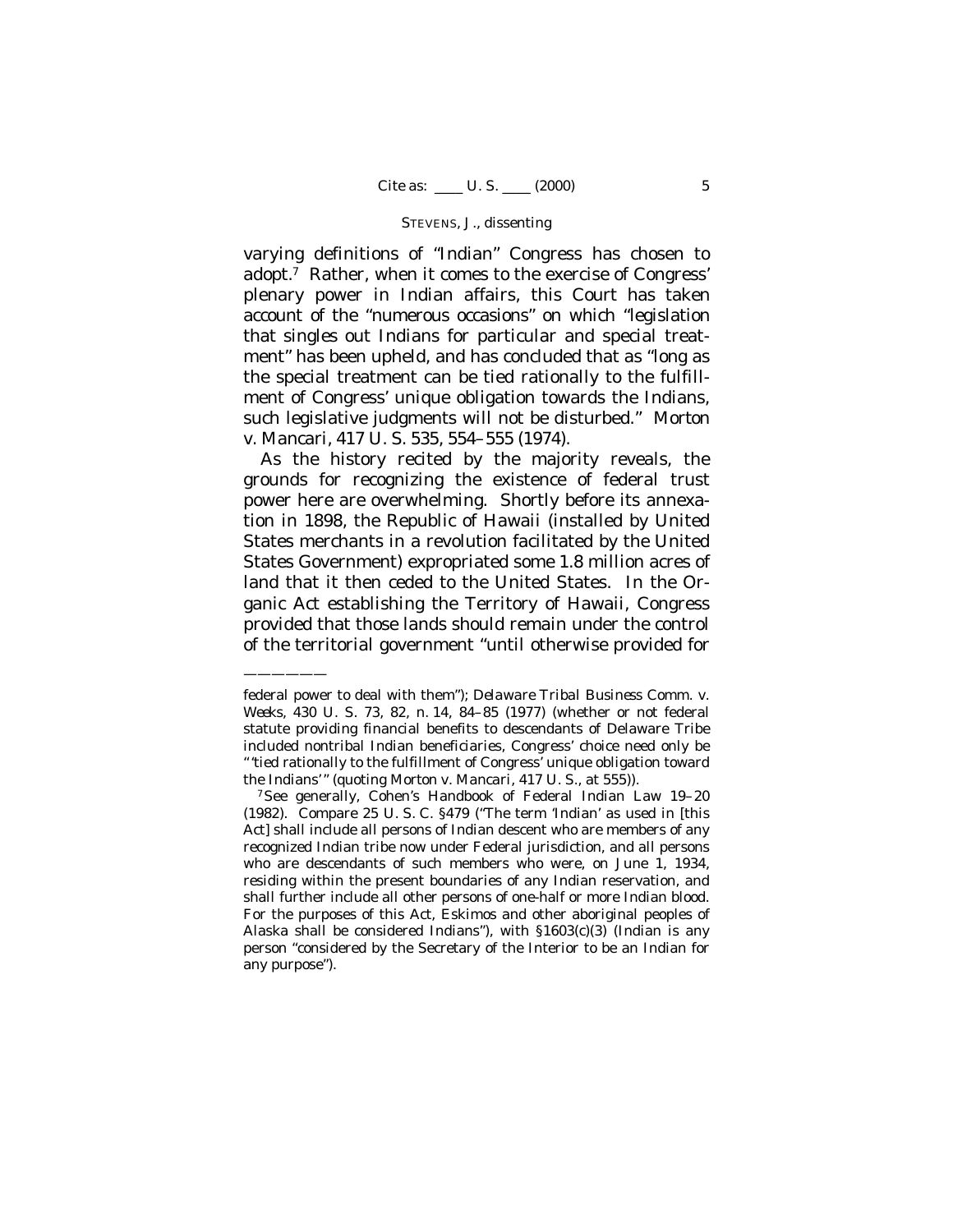## 6 RICE *v.* CAYETANO

## STEVENS, J., dissenting

by Congress," Act of Apr. 30, 1900, ch. 339, §91, 31 Stat. 159. By 1921, Congress recognized that the influx of foreign infectious diseases, mass immigration coupled with poor housing and sanitation, hunger, and malnutrition had taken their toll. See *ante*, at 9. Confronted with the reality that the Hawaiian people had been "frozen out of their lands and driven into the cities," H. R. Rep. No. 839, 66th Cong., 2d Sess., 4 (1920), Congress decided that 27 specific tracts of the lands ceded in 1898, comprising about 203,500 acres, should be used to provide farms and residences for native Hawaiians. Act of July 9, 1921, ch. 42, 42 Stat. 108. Relying on the precedent of previous federal laws granting Indians special rights in public lands, Congress created the Hawaiian Homes Commission to implement its goal of rehabilitating the native people and culture.<sup>8</sup> Hawaii was required to adopt this Act as a condition of statehood in the Hawaii Statehood Admissions Act (Admissions Act), §4, 73 Stat. 5. And in an effort to secure the Government's duty to the indigenous peoples, §5 of the Act conveyed 1.2 million acres of land to the State to be held in trust "for the betterment of the conditions of native Hawaiians" and certain other public purposes. §5(f), *id.*, at 6.

The nature of and motivation for the special relationship between the indigenous peoples and the United States Government was articulated in explicit detail in 1993, when Congress adopted a Joint Resolution containing a

<sup>8</sup>See H. R. Rep. No. 839, 66th Cong., 2d Sess., 4, 11 (1920). Reflecting a compromise between the sponsor of the legislation, who supported special benefits for "all who have Hawaiian blood in their veins," and plantation owners who thought that only "Hawaiians of the pure blood" should qualify, Hawaiian Homes Commission Act: Hearings before the Senate Committee on the Territories*,* H. R. Rep. No. 13500, 66th Cong., 3d Sess., 14–17 (1920), the statute defined a "native Hawaiian" as "any descendant of not less than one-half part of the blood of the races inhabiting the Hawaiian Islands previous to 1778," 42 Stat. 108.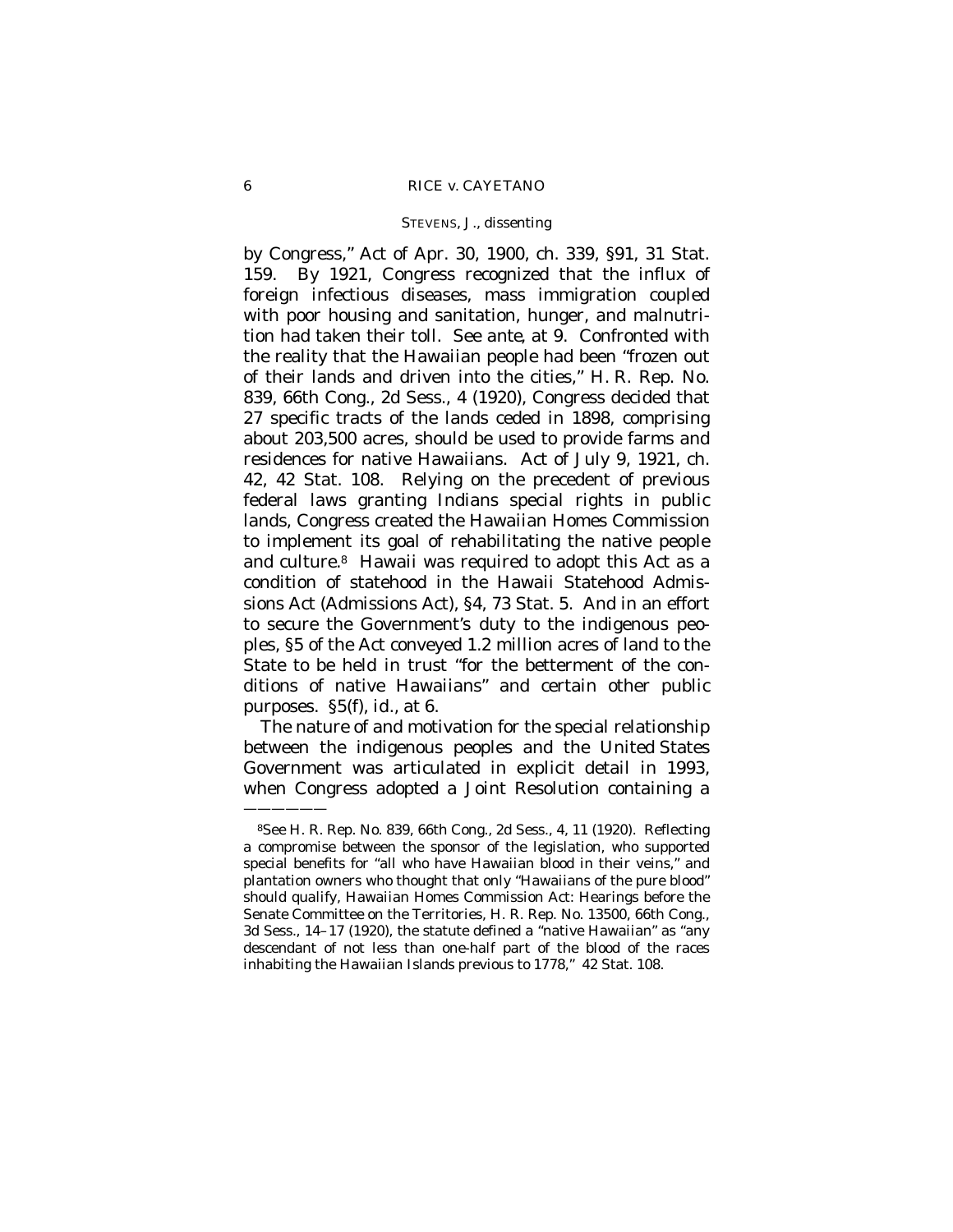formal "apology to Native Hawaiians on behalf of the United States for the overthrow of the Kingdom of Hawaii." 107 Stat. 1510. Among other acknowledgments, the resolution stated that the 1.8 million acres of ceded lands had been obtained "without the consent of or compensation to the Native Hawaiian people of Hawaii or their sovereign government." *Id.,* at 1512.

In the end, however, one need not even rely on this official apology to discern a well-established federal trust relationship with the native Hawaiians. Among the many and varied laws passed by Congress in carrying out its duty to indigenous peoples, more than 150 today expressly include native Hawaiians as part of the class of Native Americans benefited.<sup>9</sup> By classifying native Hawaiians as "Native Americans" for purposes of these statutes, Congress has made clear that native Hawaiians enjoy many of "the same rights and privileges accorded to American Indian, Alaska Native, Eskimo, and Aleut communities." 42 U. S. C. §11701(19). See also §11701(17) ("The authority of the Congress under the United States Constitution to legislate in matters affecting the aboriginal or indigenous peoples of the United States includes the authority to legislate in matters affecting the native peoples of . . . Hawaii").

While splendidly acknowledging this history- specifically including the series of agreements and enactments the history reveals— the majority fails to recognize its import. The descendants of the native Hawaiians share

<sup>9</sup>See Brief for Hawai'i Congressional Delegation as *Amicus Curiae* 7, and App. A; see also, *e.g.*, American Indian Religious Freedom Act, 42 U. S. C. §1996 *et seq*.; Native American Programs Act of 1974, 42 U. S. C. §§2991–2992; Comprehensive Employment and Training Act, 29 U. S. C. §872; Drug Abuse Prevention, Treatment, and Rehabilitation Act, 21 U. S. C. §1177; Cranston-Gonzalez National Affordable Housing Act, §958, 104 Stat. 4422; Indian Health Care Amendments of 1988, 25 U. S. C. §1601 *et seq.*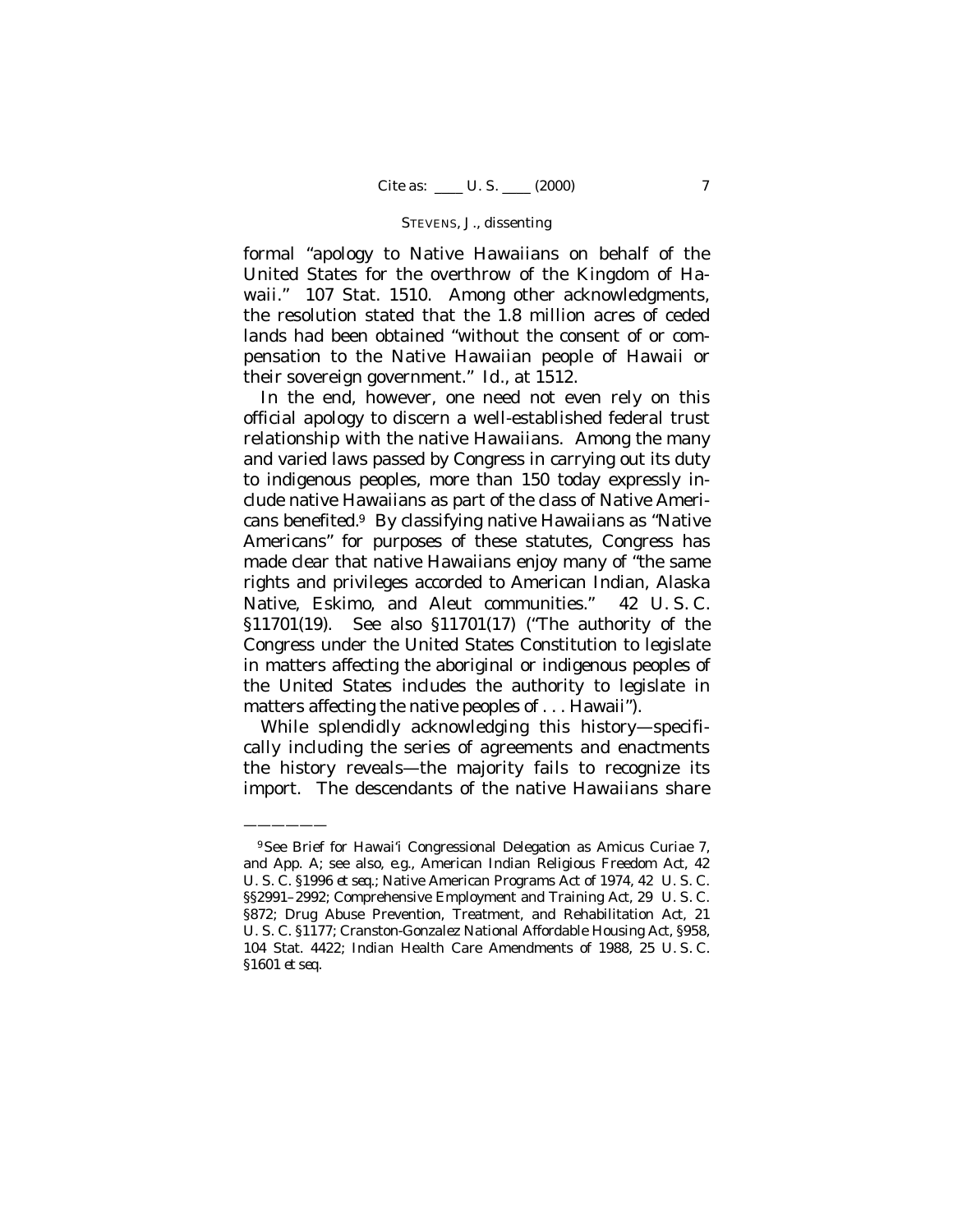with the descendants of the Native Americans on the mainland or in the Aleutian Islands not only a history of subjugation at the hands of colonial forces, but also a purposefully created and specialized "guardian-ward" relationship with the Government of the United States. It follows that legislation targeting the native Hawaiians must be evaluated according to the same understanding of equal protection that this Court has long applied to the Indians on the continental United States: that "special treatment . . . be tied rationally to the fulfillment of Congress' unique obligation" toward the native peoples.

Declining to confront the rather simple logic of the foregoing, the majority would seemingly reject the OHA voting scheme for a pair of different reasons. First, Congress' trust-based power is confined to dealings with tribes, not with individuals, and no tribe or indigenous sovereign entity is found among the native Hawaiians. *Ante*, at 23. Second, the elections are "the affair of the State," not of a tribe, and upholding this law would be "to permit a State, by racial classification, to fence out whole classes of citizens from decision making in critical state affairs." *Ante*, at 24–25. In my view, neither of these reasons overcomes the otherwise compelling similarity, fully supported by our precedent, between the once subjugated, indigenous peoples of the continental United States and the peoples of the Hawaiian Islands whose historical sufferings and status parallel those of the continental Native Americans.

Membership in a tribe, the majority suggests, rather than membership in a race or class of descendants, has been the *sine qua non* of governmental power in the realm of Indian law; *Mancari* itself, the majority contends, makes this proposition clear. *Ante*, at 23. But as scholars have often pointed out, tribal membership cannot be seen as the decisive factor in this Court's opinion upholding the BIA preferences in *Mancari;* the hiring preference at issue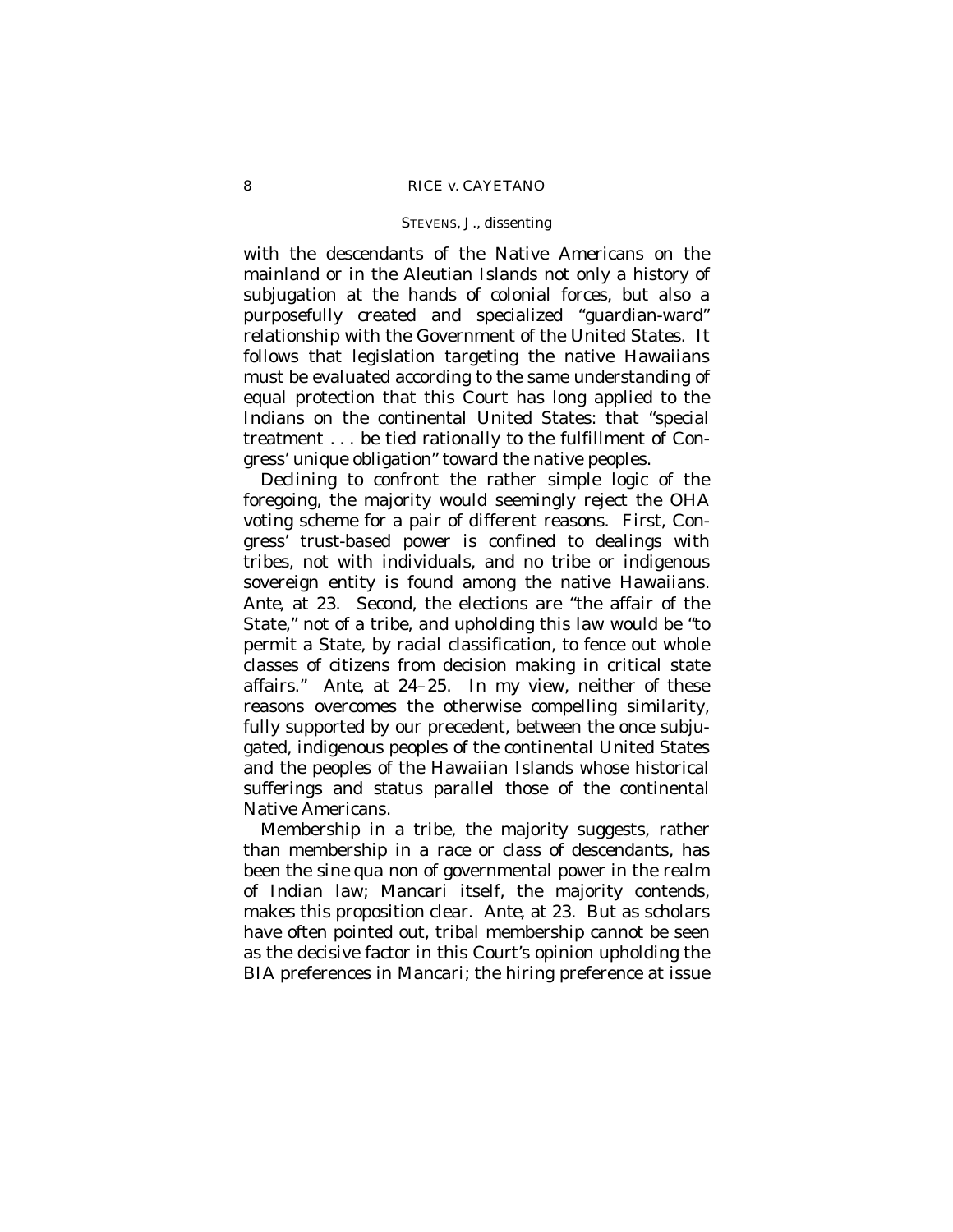in that case not only extended to non-tribal member Indians, it also required for eligibility that ethnic Native Americans possess a certain quantum of Indian blood.<sup>10</sup> Indeed, the Federal Government simply has not been limited in its special dealings with the native peoples to laws affecting tribes or tribal Indians alone. See nn.6, 7, *supra*. In light of this precedent, it is a painful irony indeed to conclude that native Hawaiians are not entitled to special benefits designed to restore a measure of native self-governance because they currently lack any vestigial native government— a possibility of which history and the actions of this Nation have deprived them.<sup>11</sup>

<sup>10</sup>See, *e.g.*, Frickey, Adjudication and its Discontents: Coherence and Conciliation in Federal Indian Law, 110 Harv. L. Rev. 1754, 1761–1762 (1997). As is aptly explained, the BIA preference in that case was based on a statute that extended the preference to ethnic Indians identified by blood quantum— who were not members of federally recognized tribes. 25 U. S. C. §479. Only the implementing regulation included a mention of tribal membership, but even that regulation required that the tribal member also "'be one-fourth or more degree Indian blood.'" *Mancari*, 417 U. S., at 553, n. 24.

——————

<sup>11</sup> JUSTICE BREYER suggests that the OHA definition of native Hawaiians (*i.e.,* Hawaiians who may vote under the OHA scheme) is too broad to be "reasonable." *Ante*, at 4 (opinion concurring in result). This suggestion does not identify a constitutional defect. The issue in this case is *Congress'* power to define who counts as an indigenous person, and *Congress'* power to delegate to States its special duty to persons so defined. (JUSTICE BREYER's interest in *tribal* definitions of membership— and in this Court's holding that tribes' power to define membership is at the core of tribal sovereignty and thus "unconstrained by those constitutional provisions framed specifically as limitations on federal or state authority," *Santa Clara Pueblo* v. *Martinez*, 436 U. S. 49, 56 (1978)— is thus inapposite.) Nothing in federal law or in our Indian law jurisprudence suggests that the OHA definition of native is anything but perfectly within that power as delegated. See *supra,* at 7, and nn. 6–7. Indeed, the OHA voters match precisely the set of people to whom the congressional apology was targeted.

Federal definitions of "Indian" often rely on the ability to trace one's ancestry to a particular group at a particular time. See, *e.g.*, 25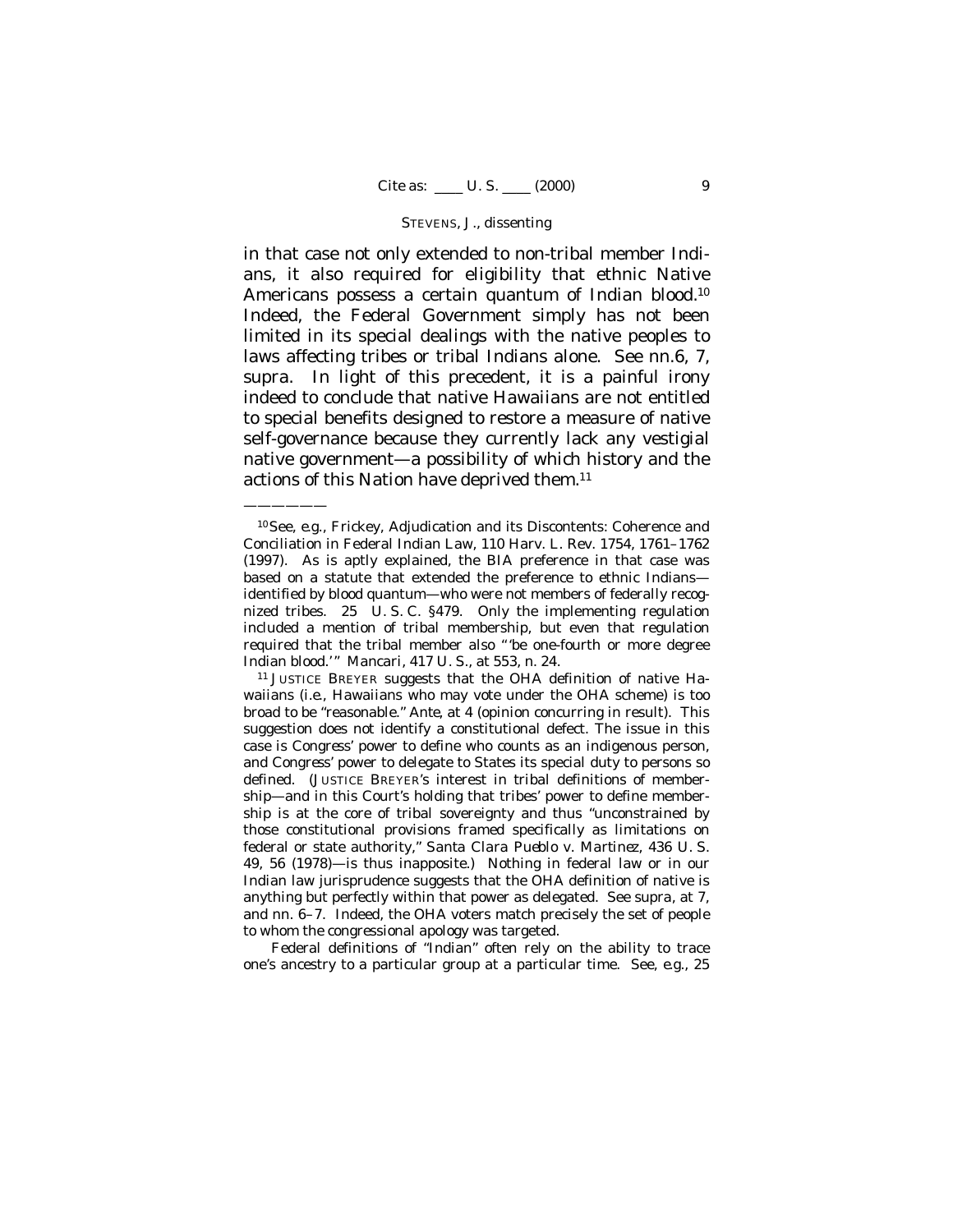Of greater concern to the majority is the fact that we are confronted here with a state constitution and legislative enactment— passed by a majority of the entire population of Hawaii— rather than a law passed by Congress or a tribe itself. See, *e.g.*, *ante*, at 24–25. But as our own precedent makes clear, this reality does not alter our analysis. As I have explained, OHA and its trustee elections can hardly be characterized simply as an "affair of the State" alone; they are the instruments for implementing the Federal Government's trust relationship with a once sovereign indigenous people. This Court has held more than once that the federal power to pass laws fulfilling its trust relationship with the Indians may be delegated to the States. Most significant is our opinion in *Washington* v. *Confederated Bands and Tribes of Yakima Nation*, 439 U. S. 463, 500–501 (1979), in which we upheld against a Fourteenth Amendment challenge a state law ——————

C. F. R., ch. 1, §5.1 (1999) (extending BIA hiring preference to "persons of Indian descent who are . . . (b) [d]escendants of such [tribal] members who were, on June 1, 1934, residing within the present boundaries of any Indian reservation"); see also n. 7, *supra*. It can hardly be correct that once 1934 is two centuries past, rather than merely 66 years past, this classification will cease to be "reasonable." The singular federal statute defining "native" to which JUSTICE BREYER points, 43 U. S. C. §1602(b) (including those defined by blood quantum without regard to membership in any group), serves to underscore the point that membership in a "tribal" structure *per se,* see *ante*, at 2, is not the acid test for the exercise of federal power in this arena. See R. Clinton, N. Newton, & M. Price, American Indian Law 1054–1058 (3d ed. 1991) (describing provisions of the Alaska Native Claims Settlement Act creating geographic regions of natives with common heritage and interest, 43 U. S. C. §1606, requiring those regions to organize a native corporation in order to qualify for settlement benefits, §1607, and establishing the Alaska Native Fund of federal monies to be distributed to "enrolled natives," §§1604–1605); see also *supra,* at 8–9, and n. 10. In the end, what matters is that the determination of indigenous status or "real group membership," *ante*, at 3, is one to be made by Congress not by this Court.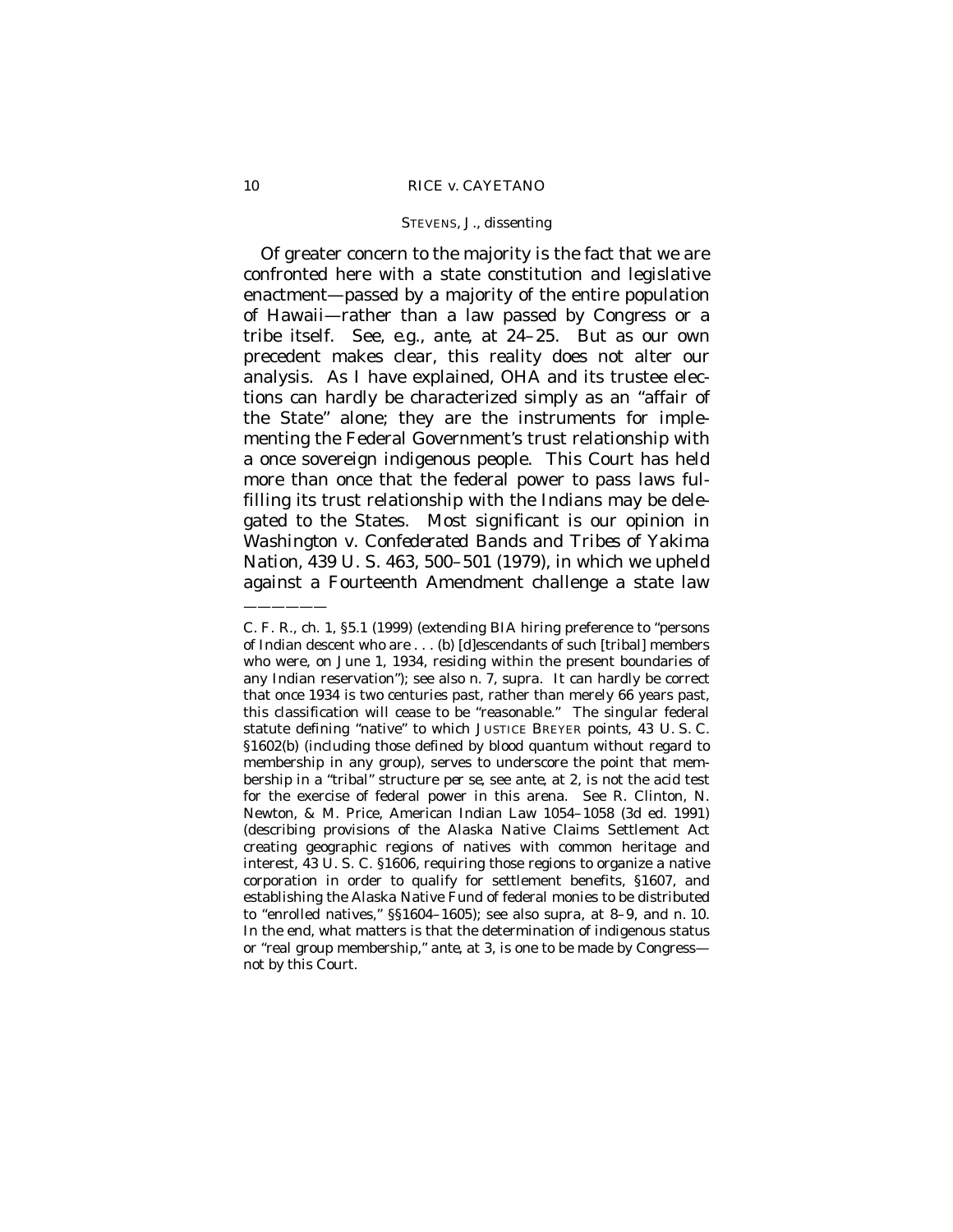assuming jurisdiction over Indian tribes within a State. While we recognized that States generally do not have the same special relationship with Indians that the Federal Government has, we concluded that because the state law was enacted "in response to a federal measure" intended to achieve the result accomplished by the challenged state law, the state law itself need only "rationally further the purpose identified by the State.'" *Id.*, at 500 (quoting *Massachusetts Bd. of Retirement* v. *Murgia*, 427 U. S. 307, 314 (1976) *(per curiam)*).

The state statutory and constitutional scheme here was without question intended to implement the express desires of the Federal Government. The Admissions Act in §4 mandated that the provisions of the Hawaiian Homes Commission Act "shall be adopted," with its multiple provisions expressly benefiting native Hawaiians and not others. 73 Stat. 5. More, the Act required that the proceeds from the lands granted to the State "shall be held by said State as a public trust for . . . the betterment of the conditions of native Hawaiians," and that those proceeds "shall be managed and disposed of . . . in such manner as the constitution and laws of said State may provide, and their use for any other object shall constitute a breach of trust for which suit may be brought by the United States." §5, *id.*, at 6. The terms of the trust were clear, as was the discretion granted to the State to administer the trust as the State's laws "may provide." And Congress continues to fund OHA on the understanding that it is thereby furthering the federal trust obligation.

The sole remaining question under *Mancari* and *Yakima* is thus whether the State's scheme "rationally further[s] the purpose identified by the State." Under this standard, as with the BIA preferences in *Mancari*, the OHA voting requirement is certainly reasonably designed to promote "self-government" by the descendants of the indigenous Hawaiians, and to make OHA "more respon-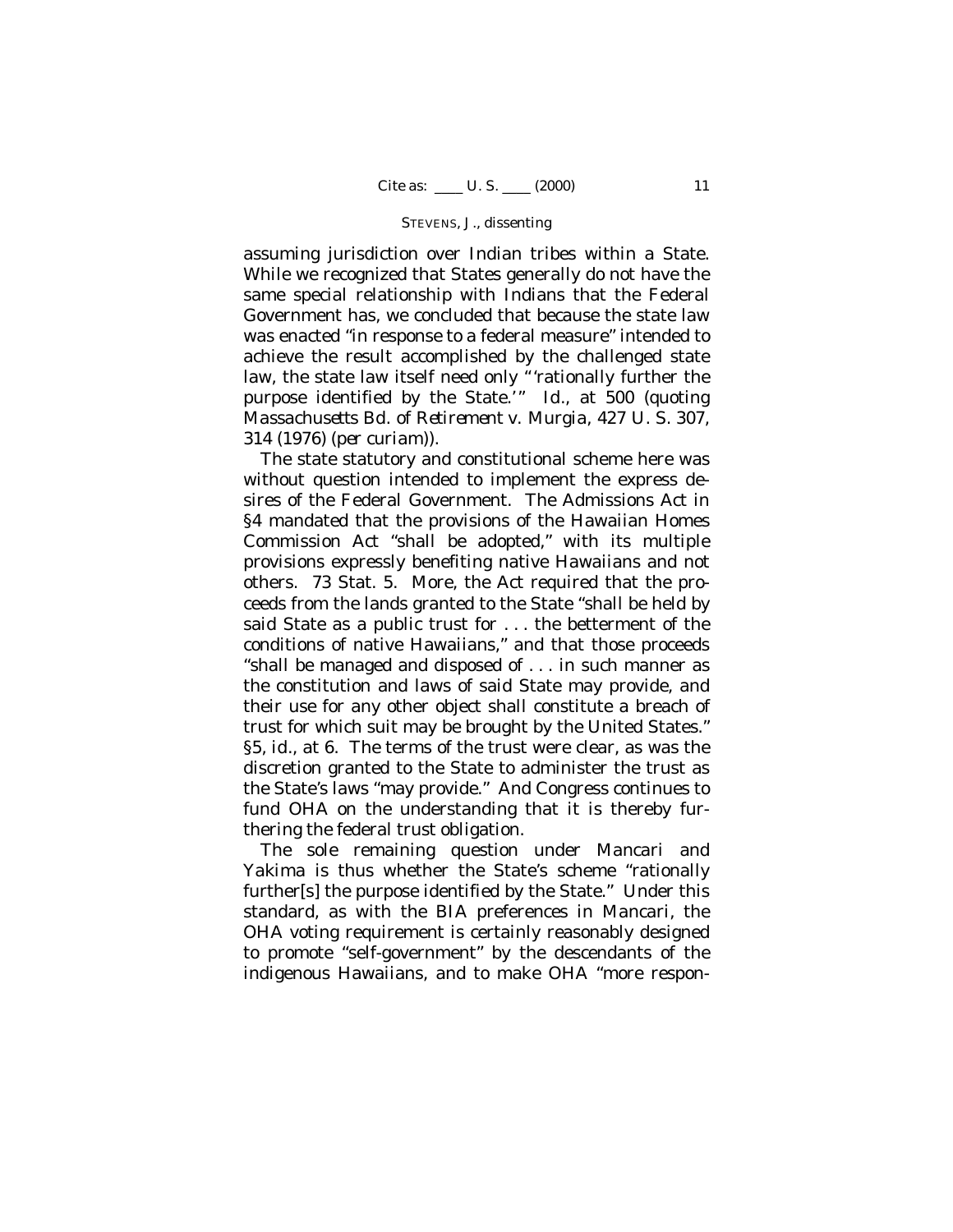sive to the needs of its constituent groups." *Mancari*, 417 U. S., at 554. The OHA statute provides that the agency is to be held "separate" and "independent of the [State] executive branch," Haw. Rev. Stat. §10–4 (1993); OHA executes a trust, which, by its very character, must be administered for the benefit of Hawaiians and native Hawaiians, §§10–2, 10– 3(1), 10–13.5; and OHA is to be governed by a board of trustees that will reflect the interests of the trust's native Hawaiian beneficiaries, Haw. Const., Art. XII, §5 (1993); Haw. Rev. Stat. §13D–3(b) (1993). OHA is thus "directed to participation by the governed in the governing agency." *Mancari*, 417 U. S., at 554. In this respect among others, the requirement is "reasonably and directly related to a legitimate, nonracially based goal." *Ibid.*

The foregoing reasons are to me more than sufficient to justify the OHA trust system and trustee election provision under the Fourteenth Amendment.

## III

Although the Fifteenth Amendment tests the OHA scheme by a different measure, it is equally clear to me that the trustee election provision violates neither the letter nor the spirit of that Amendment.<sup>12</sup>

Section 1 of the Fifteenth Amendment provides:

<sup>&</sup>lt;sup>12</sup> Just as one cannot divorce the Indian law context of this case from an analysis of the OHA scheme under the Fourteenth Amendment, neither can one pretend that this law fits simply within our non-Indian cases under the Fifteenth Amendment. As the preceding discussion of *Mancari* and our other Indian law cases reveals, this Court has never understood laws relating to indigenous peoples simply as legal classifications defined by race. Even where, unlike here, blood quantum requirements are express, this Court has repeatedly acknowledged that an overlapping political interest predominates. It is only by refusing to face this Court's entire body of Indian law, see *ante*, at 15, that the majority is able to hold that the OHA qualification denies non- "Hawaiians" the right to vote "on account of race."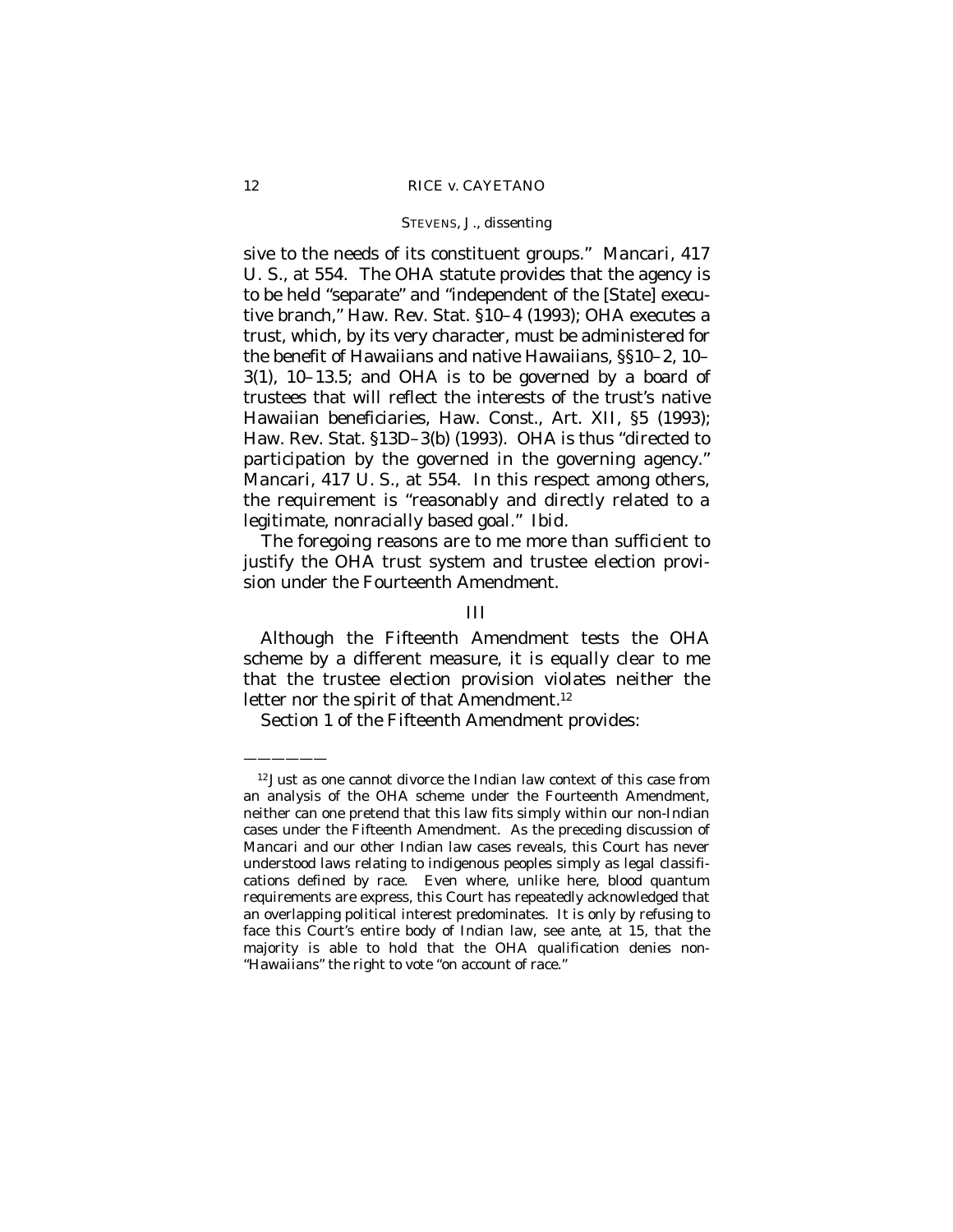"The right of citizens of the United States to vote shall not be denied or abridged by the United States or by any State on account of race, color, or previous condition of servitude." U. S. Const., Amdt. 15.

As the majority itself must tacitly admit, *ante*, at 17–18, the terms of the Amendment itself do not here apply. The OHA voter qualification speaks in terms of ancestry and current residence, not of race or color. OHA trustee voters must be "Hawaiian," meaning "any descendant of the aboriginal peoples inhabiting the Hawaiian Islands which exercised sovereignty and subsisted in the Hawaiian Islands in 1778, and which peoples have continued to reside in Hawaii." Haw. Rev. Stat. §10–2. The ability to vote is a function of the lineal *descent* of a modern-day resident of Hawaii, not the blood-based characteristics of that resident, or of the blood-based proximity of that resident to the "peoples" from whom that descendant arises.

The distinction between ancestry and race is more than simply one of plain language. The ability to trace one's ancestry to a particular progenitor at a single distant point in time may convey no information about one's own apparent or acknowledged race today. Neither does it of necessity imply one's own identification with a particular race, or the exclusion of any others "*on account of race*." The terms manifestly carry distinct meanings, and ancestry was not included by the framers in the Amendment's prohibitions.

Presumably recognizing this distinction, the majority relies on the fact that "[a]ncestry can be a proxy for race." *Ante*, at 18. That is, of course, true, but it by no means follows that ancestry is always a proxy for race. Cases in which ancestry served as such a proxy are dramatically different from this one. For example, the literacy requirement at issue in *Guinn* v. *United States*, 238 U. S. 347 (1915), relied on such a proxy. As part of a series of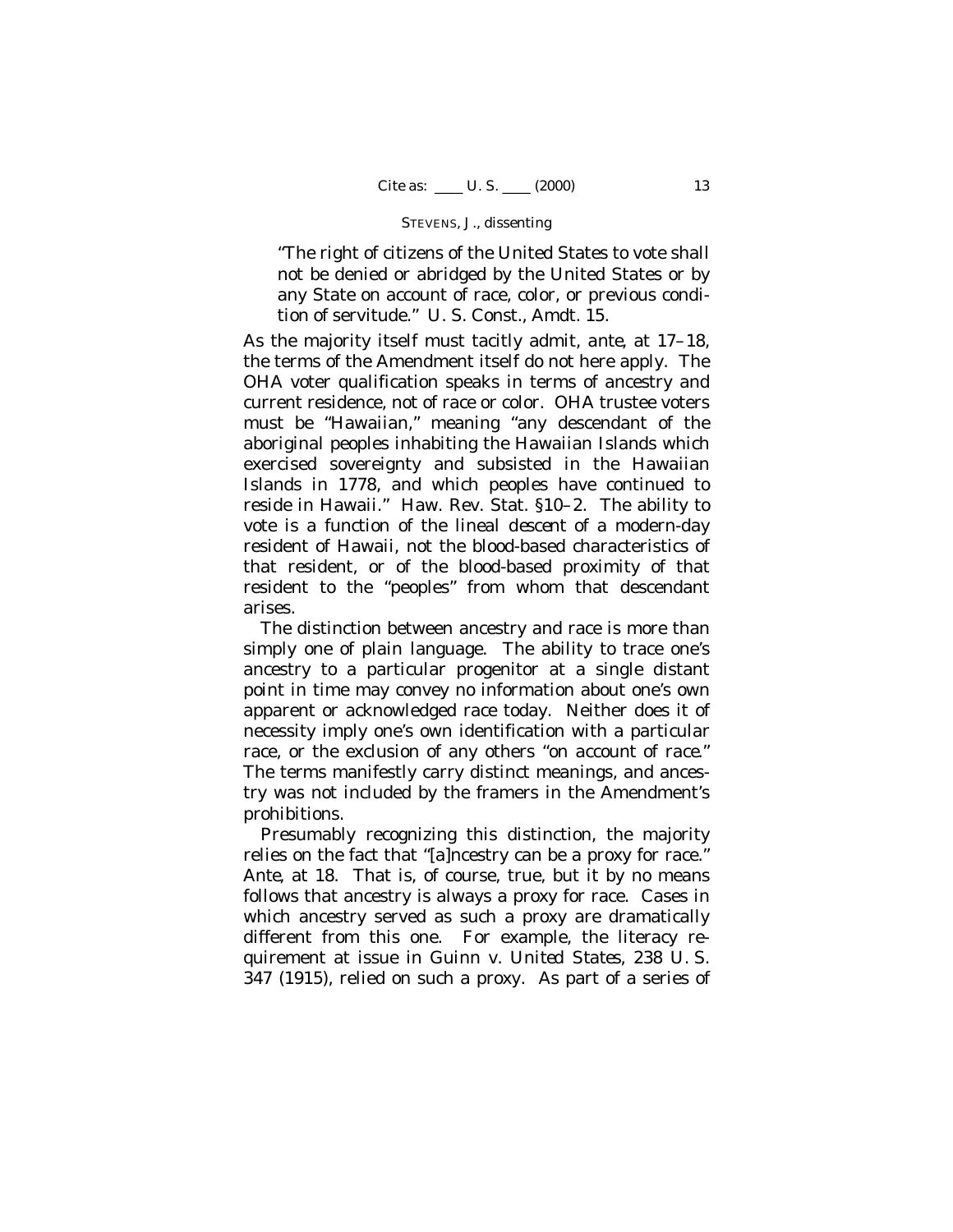blatant efforts to exclude blacks from voting, Oklahoma exempted from its literacy requirement people whose ancestors were entitled to vote prior to the enactment of the Fifteenth Amendment. The *Guinn* scheme patently "served only to perpetuate . . . old [racially discriminatory voting] laws and to effect a transparent racial exclusion." *Ante*, at 17. As in *Guinn*, the voting laws held invalid under the Fifteenth Amendment in all of the cases cited by the majority were fairly and properly viewed through a specialized lens— a lens honed in specific detail to reveal the realities of time, place, and history behind the voting restrictions being tested.

That lens not only fails to clarify, it fully obscures the realities of this case, virtually the polar opposite of the Fifteenth Amendment cases on which the Court relies. In *Terry* v. *Adams,* 345 U. S. 461 (1953), for example, the Court held that the Amendment proscribed the Texas "Jaybird primaries" that used neutral voting qualifications "with a single proviso— Negroes are excluded," *id.,* at 469. Similarly, in *Smith* v. *Allwright,* 321 U. S. 649, 664 (1944), it was the blatant "discrimination against Negroes" practiced by a political party that was held to be state action within the meaning of the Amendment. Cases such as these that "strike down these voting systems . . . designed to exclude one racial class (at least) from voting," *ante,* at 17, have no application to a system designed to empower politically the remaining members of a class of once sovereign, indigenous people.

Ancestry surely can be a proxy for race, or a pretext for invidious racial discrimination. But it is simply neither proxy nor pretext here. All of the persons who are eligible to vote for the trustees of OHA share two qualifications that no other person old enough to vote possesses: They are beneficiaries of the public trust created by the State and administered by OHA, and they have at least one ancestor who was a resident of Hawaii in 1778. A trust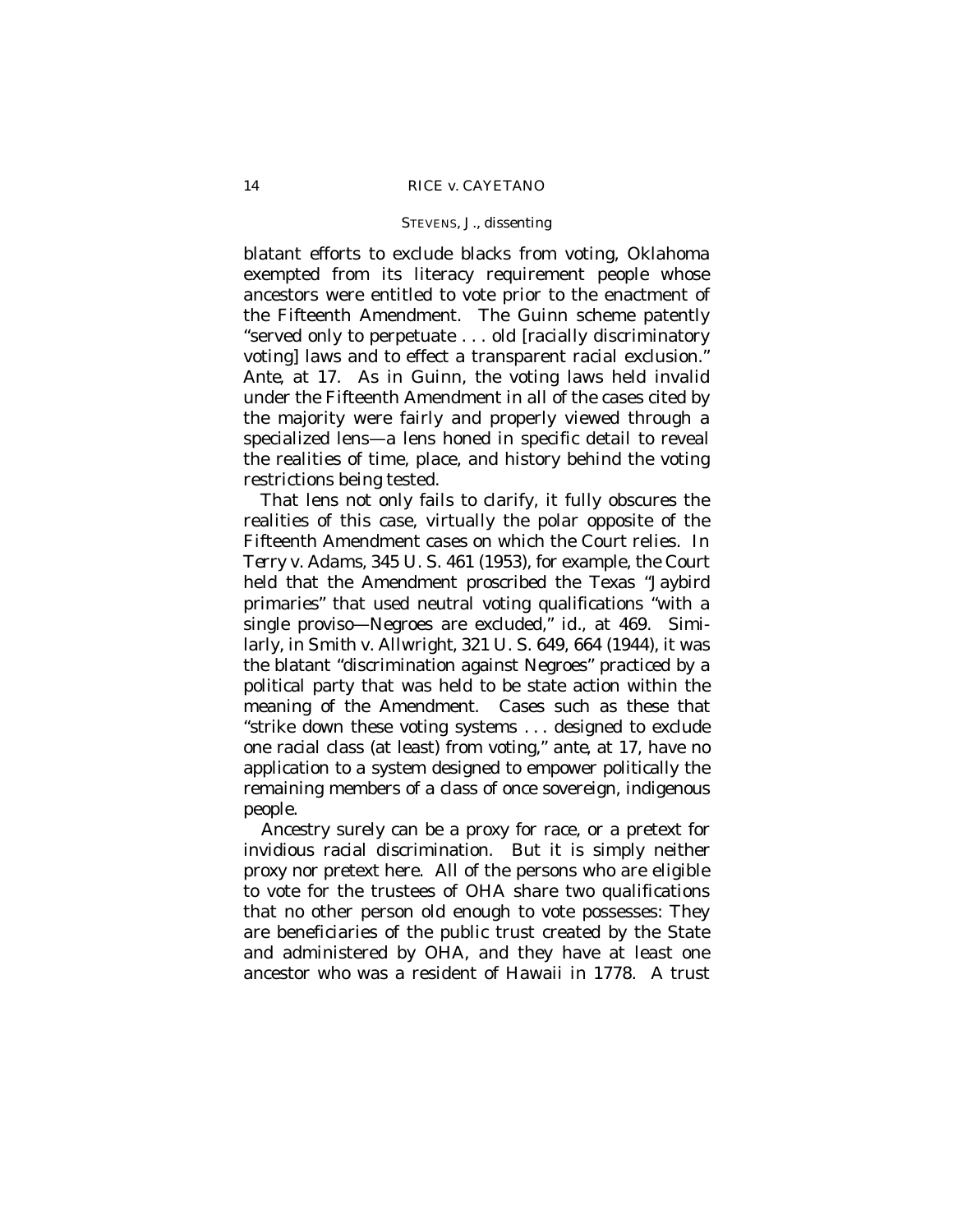whose terms provide that the trustees shall be elected by a class including beneficiaries is hardly a novel concept. See 2 A. Scott & W. Fratcher, Law of Trusts §108.3 (4th ed. 1987). The Committee that drafted the voting qualification explained that the trustees here should be elected by the beneficiaries because "people to whom assets belong should have control over them .... The election of the board will enhance representative governance and decision-making accountability and, as a result, strengthen the fiduciary relationship between the board member, as trustee, and the native Hawaiian, as beneficiary."13 The described purpose of this aspect of the classification thus exists wholly apart from race. It is directly focused on promoting both the delegated federal mandate, and the terms of the State's own trustee responsibilities.

The majority makes much of the fact that the OHA trust— which it assumes is legitimate— should be read as principally intended to benefit the smaller class of "native Hawaiians," who are defined as at least one-half descended from a native islander circa 1778, Haw. Rev. Stat. §10–2 (1993), not the larger class of "Hawaiians," which includes "any descendant" of those aboriginal people who lived in Hawaii in 1778 and "which peoples thereafter have continued to reside in Hawaii," *ibid*. See *ante*, at 26– 27. It is, after all, the majority notes, the larger class of Hawaiians that enjoys the suffrage right in OHA elections. There is therefore a mismatch in interest alignment between the trust beneficiaries and the trustee electors, the majority contends, and it thus cannot be said that the class of qualified voters here is defined solely by beneficiary status.

While that may or may not be true depending upon the

 $\sim$ 

<sup>13</sup> 1 Proceedings of the Constitutional Convention of Hawaii of 1978, Standing Committee Rep. No. 59, p. 644.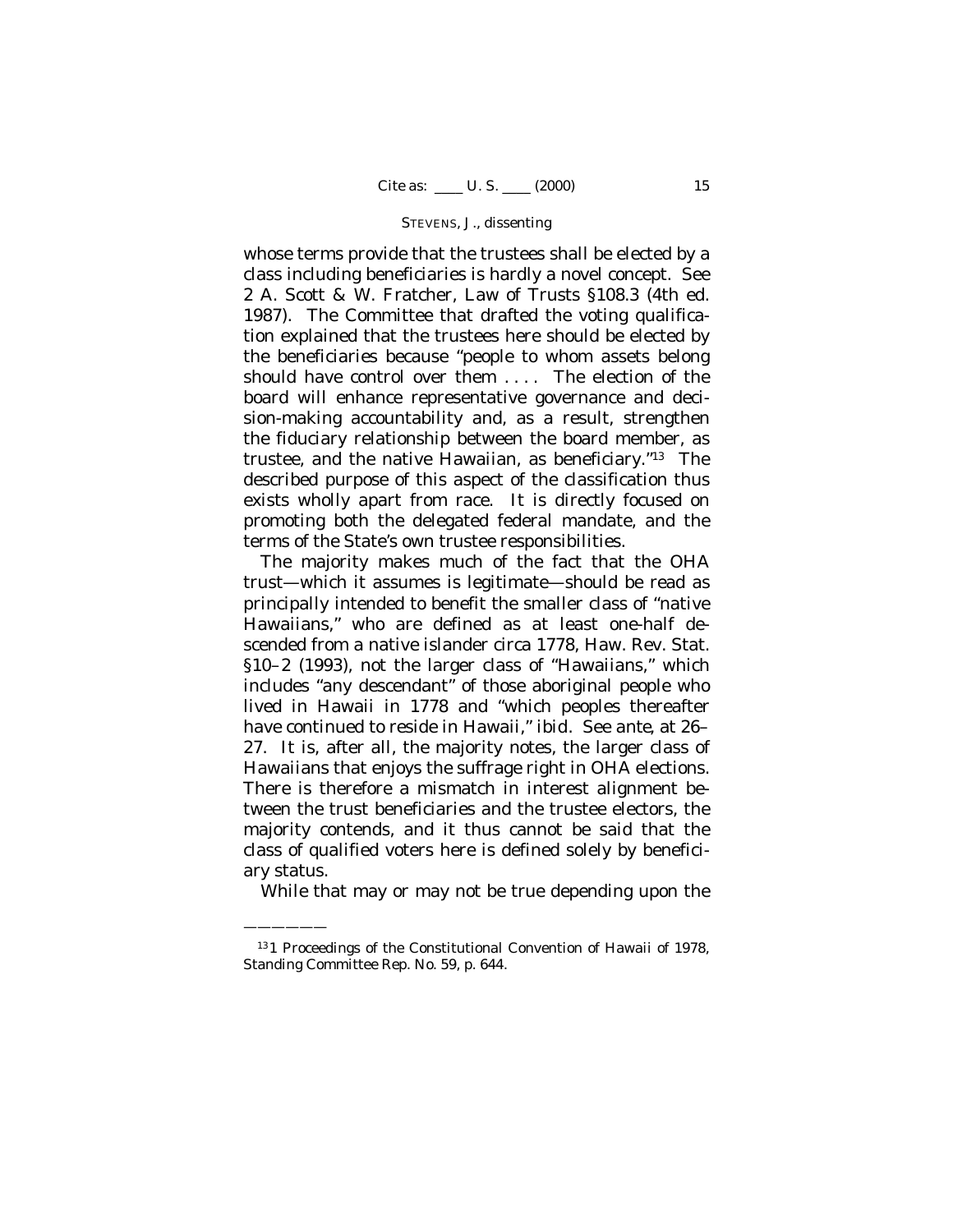construction of the terms of the trust, there is surely nothing racially invidious about a decision to enlarge the class of eligible voters to include "any descendant" of a 1778 resident of the Islands. The broader category of eligible voters serves quite practically to ensure that, regardless how "dilute" the *race* of native Hawaiians becomes— a phenomenon also described in the majority's lavish historical summary, *ante*, at 9— there will remain a voting interest whose ancestors were a part of a political, cultural community, and who have inherited through participation and memory the set of traditions the trust seeks to protect. The putative mismatch only underscores the reality that it cannot be purely a racial interest that either the trust or the election provision seeks to secure; the political and cultural interests served are— unlike *racial* survival— shared by both native Hawaiians and Hawaiians.<sup>14</sup>

Beyond even this, the majority's own historical account makes clear that the inhabitants of the Hawaiian Islands whose descendants comprise the instant class are identified and remain significant as much because of culture as because of race. By the time of Cook's arrival, "the Hawaiian people had developed, over the preceding 1,000 years or so, a cultural and political structure, . . . well-established traditions and customs and . . . a polytheistic religion." *Ante*, at 3. Prior to 1778, although there "was no private ownership of land," *Hawaii Housing Authority* v. *Midkiff,* 467 U. S. 229, 232 (1984)*,* the native Hawaiians "lived in a highly organized, self-sufficient, subsistent social system based on communal land tenure with a sophisticated language, culture and religion," 42 U. S. C. §11701(4). According to

<sup>——————</sup>

<sup>14</sup>Of course, the majority's concern about the absence of alignment becomes salient only if one assumes that something other than a *Mancari*-like political classification is at stake. As this Court has approached cases involving the relationship among the Federal Government, its delegates, and the indigenous peoples— including countless federal definitions of "classes" of Indians determined by blood quantum, see n. 7, *supra*— any 'racial' aspect of the voting qualification here is eclipsed by the political significance of membership in a oncesovereign indigenous class.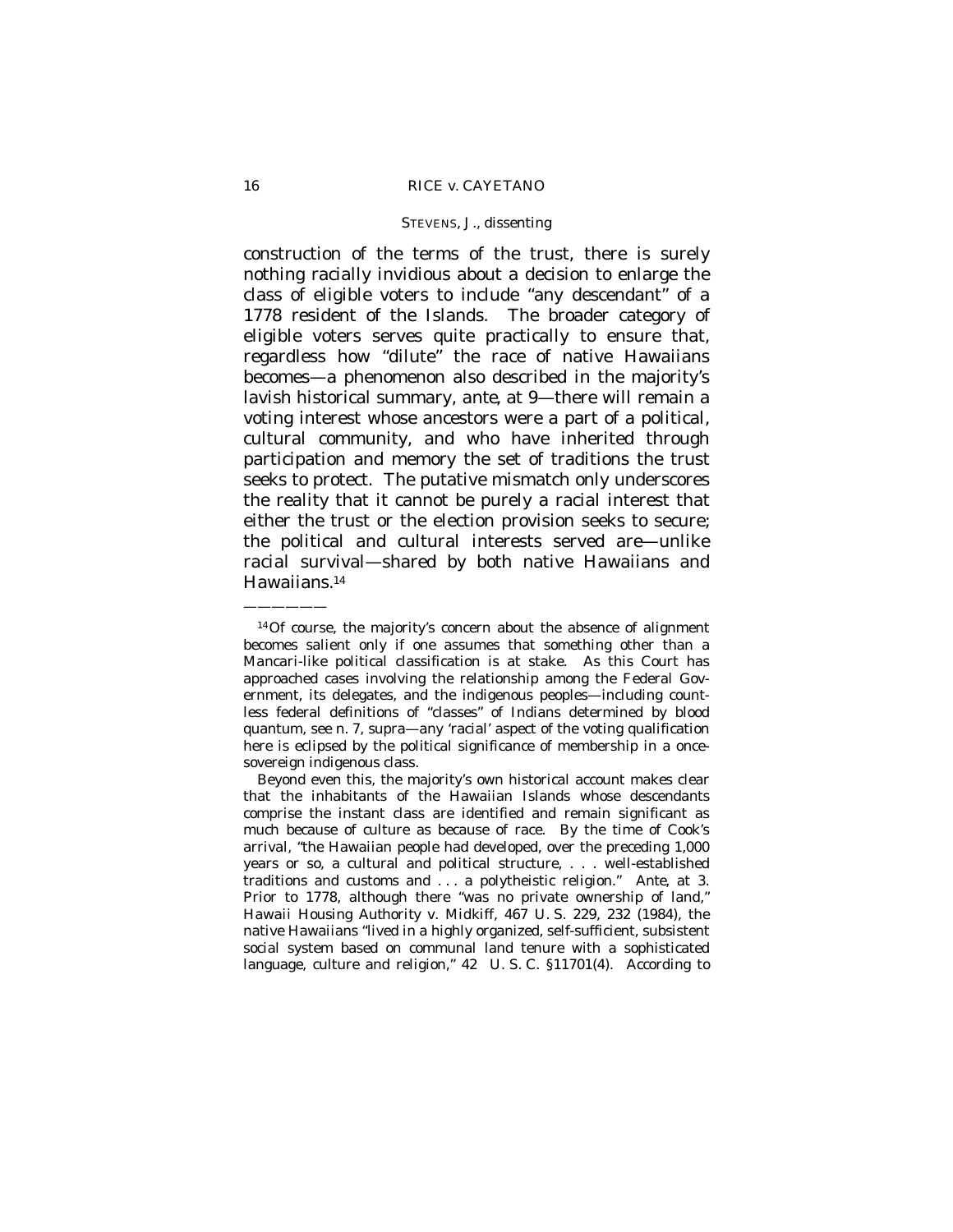Even if one refuses to recognize the beneficiary status of OHA trustee voters entirely,<sup>15</sup> it cannot be said that the

——————

Senator Akaka, their society "was steeped in science [and they] honored their *'aina* (land) and environment, and therefore developed methods of irrigation, agriculture, aquaculture, navigation, medicine, fishing and other forms of subsistence whereby the land and sea were efficiently used without waste or damage. Respect for the environment and for others formed the basis of their culture and tradition." App. E to Brief for Hawai'i Congressional Delegation as *Amicus Curiae* E–4. Legends and oral histories passed from one generation to another are reflected in artifacts such as carved images, colorful feathered capes, songs, and dances that survive today. For some, Pele, the God of Fire, still inhabits the crater of Kilauea, and the word of the Kahuna is still law. It is this culture, rather than the Polynesian race, that is uniquely Hawaiian and in need of protection.

<sup>15</sup> JUSTICE BREYER's even broader contention that "there is no 'trust' for native Hawaiians here," *ante,* at 1, appears to make the greater mistake of conflating the public trust established by Hawaii's Constitution and laws, see *supra,* at 11, with the "trust" relationship between the Federal Government and the indigenous peoples. According to JUSTICE BREYER, the "analogy on which Hawaii's justification must depend," *ante,* at 4, is "destroy[ed]" in part by the fact that OHA is not a trust (in the former sense of a trust) for native Hawaiians alone. Rather than looking to the terms of the public trust itself for this proposition, JUSTICE BREYER relies on the terms of the land conveyance to Hawaii in part of the Admissions Act. But the portion of the trust administered by OHA does not purport to contain in its corpus all 1.2 million acres of federal trust lands set aside for the benefit of all Hawaiians, including native Hawaiians. By its terms, only "[t]wenty per cent of all revenue derived from the public land trust shall be expended by the office for the betterment of the conditions of native Hawaiians." Haw. Rev. Stat. §10–13.5 (1993). This portion appears to coincide precisely with the one-fifth described purpose of the Admissions Act trust lands to better the conditions of native Hawaiians. Admissions Act §5(f), 73 Stat. 6. Neither the fact that native Hawaiians have a specific, beneficial interest in only 20% of trust revenues, nor the fact that the portion of the trust administered by OHA is supplemented to varying degrees by nontrust monies, negates the existence of the trust itself.

Moreover, neither the particular terms of the State's public trust nor the particular source of OHA funding "destroys" the centrally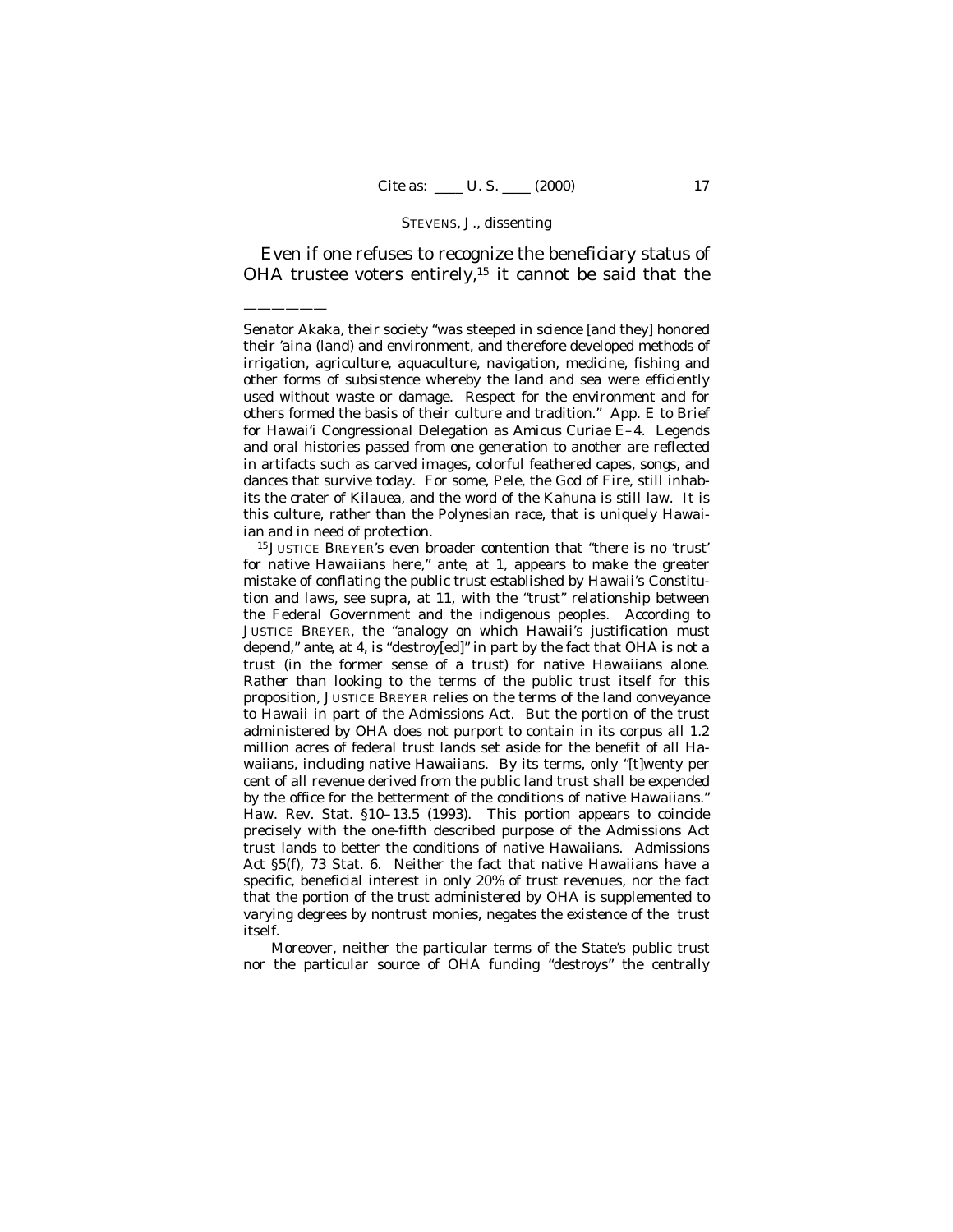ancestry-based voting qualification here simply stands in the shoes of a classification that would either privilege or penalize "on account of" race. The OHA voting qualification— part of a statutory scheme put in place by democratic vote of a multiracial majority of all state citizens, including those non-"Hawaiians" who are not entitled to vote in OHA trustee elections— appropriately includes every resident of Hawaii having at least one ancestor who lived in the Islands in 1778. That is, among other things, the audience to whom the congressional apology was addressed. Unlike a class including only full-blooded Polynesians— as one would imagine were the class strictly defined in terms of race— the OHA election provision *excludes* all full-blooded Polynesians currently residing in Hawaii who are not descended from a 1778 resident of Hawaii. Conversely, unlike many of the old southern voting schemes in which any potential voter with a 'taint' of non-Hawaiian blood would be excluded, the OHA scheme excludes no descendant of a 1778 resident because he or she is also part European, Asian, or African as a matter of race. The classification here is thus both too inclusive and not inclusive enough to fall strictly along racial lines.

At pains then to identify at work here a singularly "racial purpose," *ante*, at 18, 20— whatever that might mean, although one might assume the phrase a 'proxy' for "racial discrimination"— the majority next posits that ——————

relevant trust "analogy" on which Hawaii relies— that of the relationship between the Federal Government and indigenous Indians on this continent, as compared with the relationship between the Federal Government and indigenous Hawaiians in the now United Statesowned Hawaiian Islands. That trust relationship— the only trust relevant to the Indian law analogy— includes the power to delegate authority to the States. As we have explained, *supra*, at pages 9–11, the OHA scheme surely satisfies the established standard for testing an exercise of that power.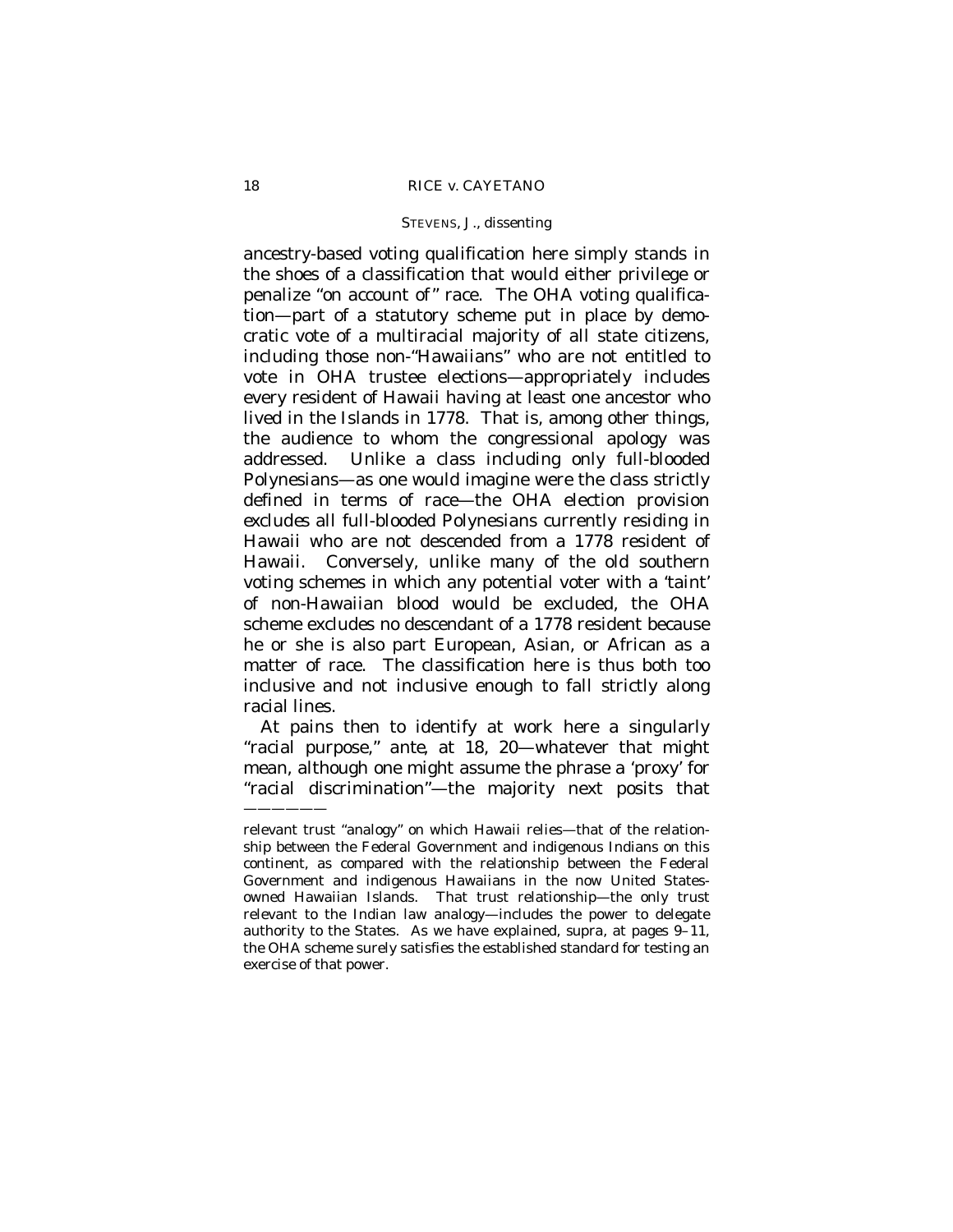"[o]ne of the principal reasons race is treated as a forbidden classification is that it demeans the dignity and worth of a person to be judged by ancestry instead of by his or her own merit and essential qualities." *Ante*, at 20. That is, of course, true when ancestry is the basis for denying or abridging one's right to vote or to share the blessings of freedom. But it is quite wrong to ignore the relevance of ancestry to claims of an interest in trust property, or to a shared interest in a proud heritage. There would be nothing demeaning in a law that established a trust to manage Monticello and provided that the descendants of Thomas Jefferson should elect the trustees. Such a law would be equally benign, regardless of whether those descendants happened to be members of the same race.<sup>16</sup>

In this light, it is easy to understand why the classification here is not "demeaning" at all, *ante*, at 27, for it is simply not based on the "premise that citizens of a particular race are somehow more qualified than others to vote on certain matters," *ibid.* It is based on the permissible assumption in this context that families with "any" ancestor who lived in Hawaii in 1778, and whose ancestors thereafter continued to live in Hawaii, have a claim to

<sup>16</sup> Indeed, "[i]n one form or another, the right to pass on property— to one's family in particular — has been part of the Anglo-American legal system since feudal times." *Hodel* v. *Irving,* 481 U. S. 704, 716 (1987). Even the most minute fractional interests that can be identified after allotted lands are passed through several generations can receive legal recognition and protection. Thus, we held not long ago that inherited shares of parcels allotted to the Sioux in 1889 could not be taken without compensation even though their value was nominal and it was necessary to use a common denominator of 3,394,923,840,000 to identify the size of the smallest interest. *Id.,* at 713–717. Whether it is wise to provide recompense for all of the descendants of an injured class after several generations have come and gone is a matter of policy, but the fact that their interests were acquired by inheritance rather than by assignment surely has no constitutional significance.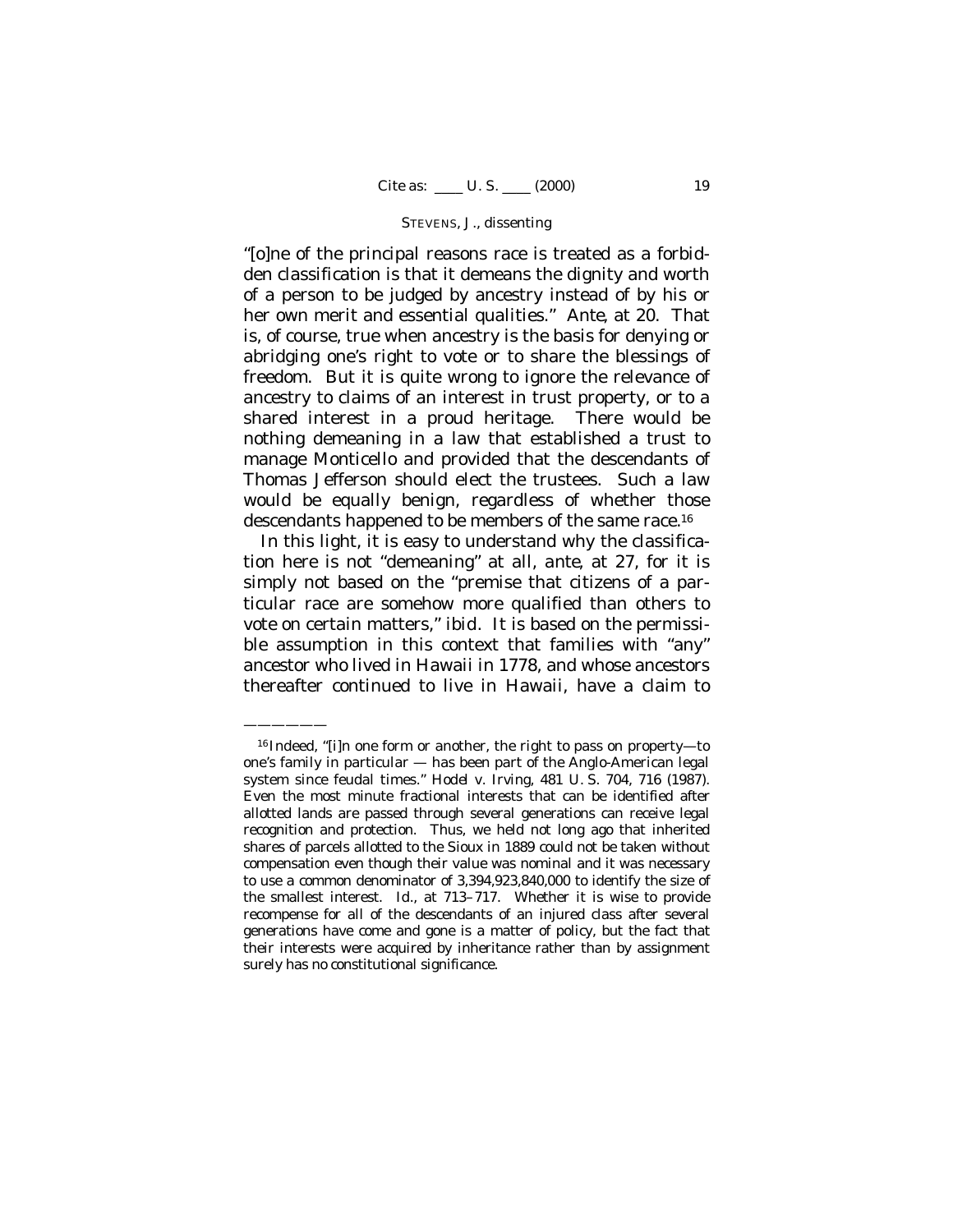compensation and self-determination that others do not. For the multiracial majority of the citizens of the State of Hawaii to recognize that deep reality is not to demean their own interests but to honor those of others.

It thus becomes clear why the majority is likewise wrong to conclude that the OHA voting scheme is likely to "become the instrument for generating the prejudice and hostility all too often directed against persons whose particular ancestry is disclosed by their ethnic characteristics and cultural traditions." *Ante*, at 20. The political and cultural concerns that motivated the nonnative majority of Hawaiian voters to establish OHA reflected an interest in preserving through the self-determination of a particular people ancient traditions that they value. The fact that the voting qualification was established by the entire electorate in the State— the vast majority of which is not native Hawaiian— testifies to their judgment concerning the Court's fear of "prejudice and hostility" against the majority of state residents who are not "Hawaiian," such as petitioner. Our traditional understanding of democracy and voting preferences makes it difficult to conceive that the majority of the State's voting population would have enacted a measure that discriminates against, or in any way represents prejudice and hostility toward, that self-same majority. Indeed, the best insurance against that danger is that the electorate here retains the power to revise its laws.

## IV

The Court today ignores the overwhelming differences between the Fifteenth Amendment case law on which it relies and the unique history of the State of Hawaii. The former recalls an age of abject discrimination against an insular minority in the old South; the latter at long last yielded the "political consensus" the majority claims it seeks, *ante*, at 27— a consensus determined to recognize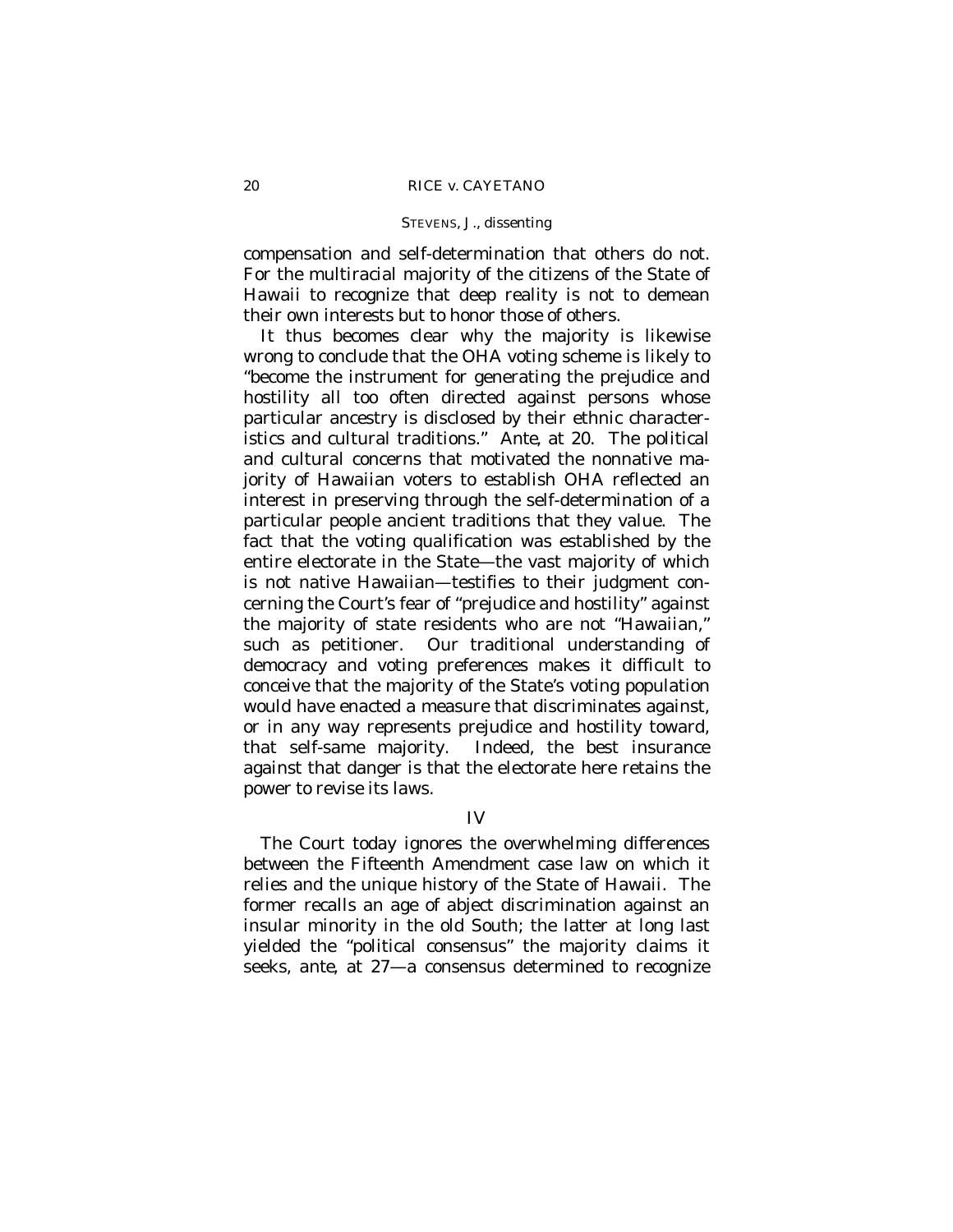the special claim to self-determination of the indigenous peoples of Hawaii. This was the considered and correct view of the District Judge for the United States District Court for the District of Hawaii, as well as the three Circuit Judges on the Court of Appeals for the Ninth Circuit.17 As Judge Rymer explained:

"The special election for trustees is not equivalent to a general election, and the vote is not for officials who will perform general governmental functions in either a representative or executive capacity. . . . Nor does the limitation in these circumstances suggest that voting eligibility was designed to exclude persons who would otherwise be interested in OHA's affairs. . . . Rather, it reflects the fact that the trustees' fiduciary responsibilities run only to native Hawaiians and Hawaiians and 'a board of trustees chosen from among those who are interested parties would be the best way to insure proper management and adherence to the needed fiduciary principles.'18 The challenged part of Hawaii law was not contrived to keep non-Hawaiians from voting in general, or in any respect pertinent to their legal interests. Therefore, we cannot say that [petitioner's] right to vote has been denied or abridged in violation of the Fifteenth Amendment.

"<sup>18</sup> 1 Proceedings of the Constitutional Convention of Hawaii of 1978, Standing Comm. Rep. No. 59 at 644. The Committee reporting on Section 5, establishing OHA, further noted that trustees should be so elected because 'people to whom assets belong should have control over them. . . . The election of the board will enhance representative governance and decision-making accountability and, as a result, strengthen the fiduciary relationship be-

<sup>17</sup>Indeed, the record indicates that none of the 20-plus judges on the Ninth Circuit to whom the petition for rehearing en banc was circulated even requested a vote on the petition. App. to Pet. for Cert. 442.